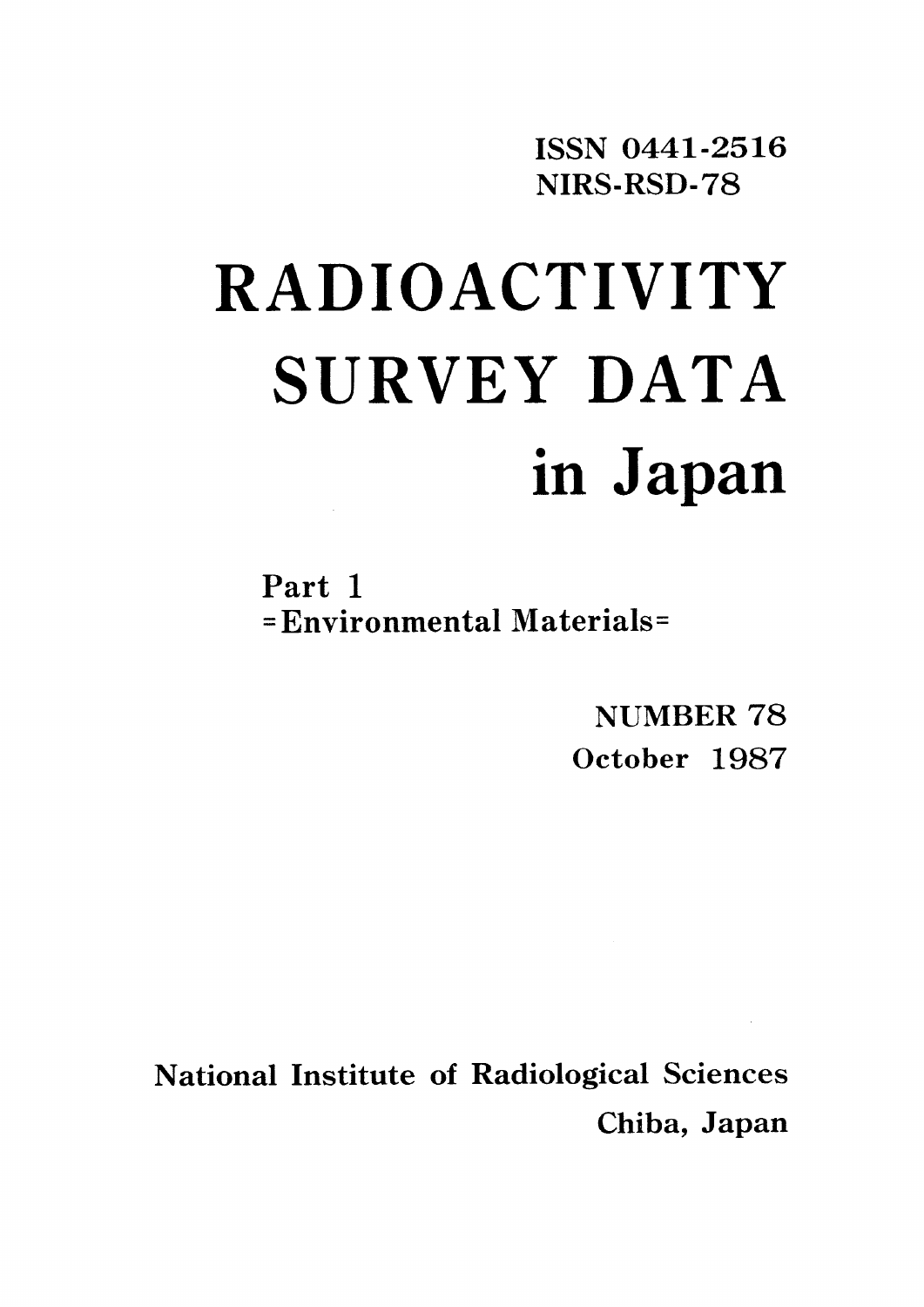# **Radioactivity Survey Data** in Japan

# Number 78

## October 1987 Part 1

#### Contents

|    |                                  | Page |
|----|----------------------------------|------|
|    |                                  |      |
|    | (Japan Chemical Analysis Center) |      |
| 1. |                                  |      |
| 2. |                                  |      |
| 3. |                                  |      |
| 4. |                                  |      |
| 5. |                                  |      |
| 6. |                                  |      |
|    |                                  |      |
|    | (for domestic program)           |      |
|    |                                  |      |
|    | (for WHO program)                |      |
|    | (2)                              |      |
|    | (3)                              |      |
|    | (4)                              |      |
|    | (5)                              |      |
|    | (6)                              |      |
|    | (7)                              |      |
| 7. | Contents of Figure               |      |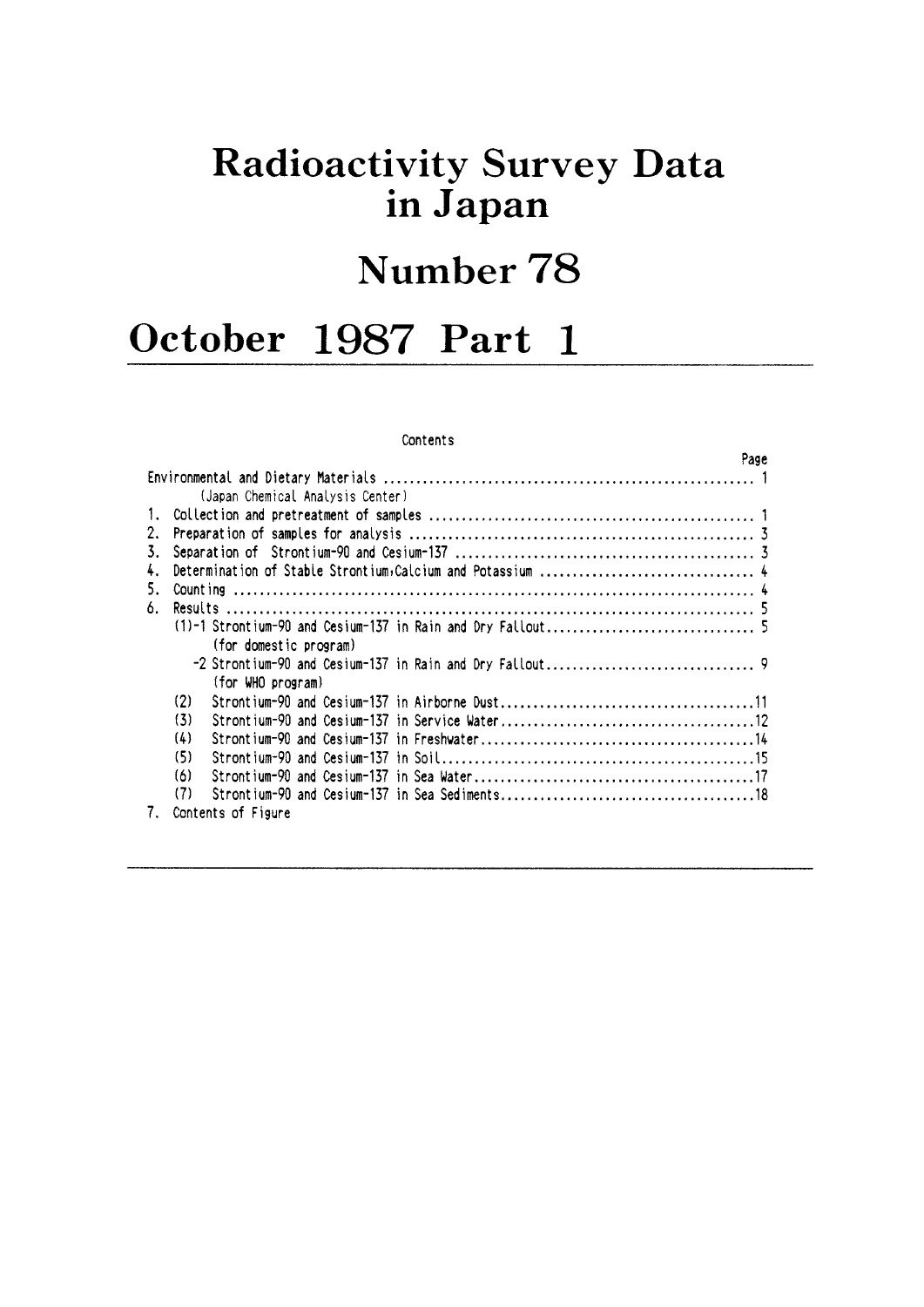Environmental and Dietary Materials\*

(Japan Chemical Analysis Center)

1. Collection and pretreatment of samples

(1) Rain and dry fallout

Rain and dry fallout was collected monthly on a sampling tray, approximately 5000 cm<sup>2</sup> in area, which was filled with water to a depth of 1 cm at the beginning of every month.

Strontium and cesium carrier solutions were added after the sample was filtered. The tray was washed with 5  $\ell$  of distilled water and the washing was combined to the filtrate.

The sample was passed through a cation exchange column (500 ml of Dowex 50W  $\times$ 8, 50  $\sim$  100 mesh, Na form) at a rate flow of 80  $mQ/min$ .

#### (2) Airborne dust

Airborne dust was collected by an electrostatic precipitator or a filter air sampler for every three months at a rate of more than  $3000 \text{ m}^3$  per month. The sampling was done 1 to 1.5 meters above the ground.

#### (3) Service water and freshwater

Service water, 100  $\ell$  each, was collected at the intake of the water-treatment plant and at the tap after water was left running for five minutes. Strontium and cesium carriers were added to the filtered water sample. The subsequent process was the same as that described in the section (1). Freshwater was treated in the same way as the service water.

#### $(4)$  Soil

Soil was collected from the location in the spacious and flat area without past surface disturbance caused by duststorms, inflow and outflow due to precipitation, etc.. Any places located under trees in a forest, in a stony area or inside of river banks were avoided. Soil was taken from two layers of different depths, 0-5cm and 5-20cm. The soil lumps were crushed by hands and dried in a drying oven regulated 105  $\mathbf{C}$ . The soil was then passed through a 2 mm sieve to remove plant roots and pebbles.

(5) Sea water Sea water was collected at the fixed stations where the effect of terrestrial fresh water from rivers was expected to be negligibly small. A special consideration was also given to weather conditions. The sampling was carried out when there was no rainfall for the last few days. To prevent contamination, water samples were collected at the bow of a sampling boat just before she stood still by scooping surface water using a polyethylene bucket. Immediately after the collection, the samples were acidified to a pH lower than 3 by adding concentrated hydrochtoric acid in a ratio of  $1 \text{ mQ}$  to  $1 \text{ Q}$  of sea water, and then stored in 20  $\ell$  polyethylene containers. The sampling equipments as well as containers were thoroughly rinsed with dilute hydrochloric acid and then with distilled vater before use. Two hundred milliliters of sea water was also collected at the same stations for the determination of chlorinity.

(6) Sea sediments

Sediment was collected in the same area as that for the sea water sample, taking the following criteria into account:

- a. The depth of water exceeds 1 m at low tide.
- b. No significant sedimental movement is observed in the vicinity of concern.
- c. Mud, silt and fine sand are preferable.

A conventional sediment sampling device was used for collecting the top few centimeters of surface sediment. Approximately 4kg of the sample in wet weight was spread on a stenless steel dish after removed of the pebbles, shells and other foreign materials, and dried in a drying oven regulated at  $105 \mathbf{C}$ .

#### (7) Total diet

A full one day ordinary diet including three meals, water, tea and other in-between snacks for five persons was collected as a sample of "total diet". The sample in a large stainless steel pan was carbonized carefully by direct application of sas flame, and was transfered to a porcelain dish and then ashed at 450 °C in an electric muffle furnace.

#### $(8)$  Rice

Polished rice was collected in producing districts at the harvest and in consuming areas when new crops were first put on sale. The sample was carbonized and ashed in a porcelain dish.

Samples were sent to the Center from 32 contracted prefectures.  $\mathbf{u}$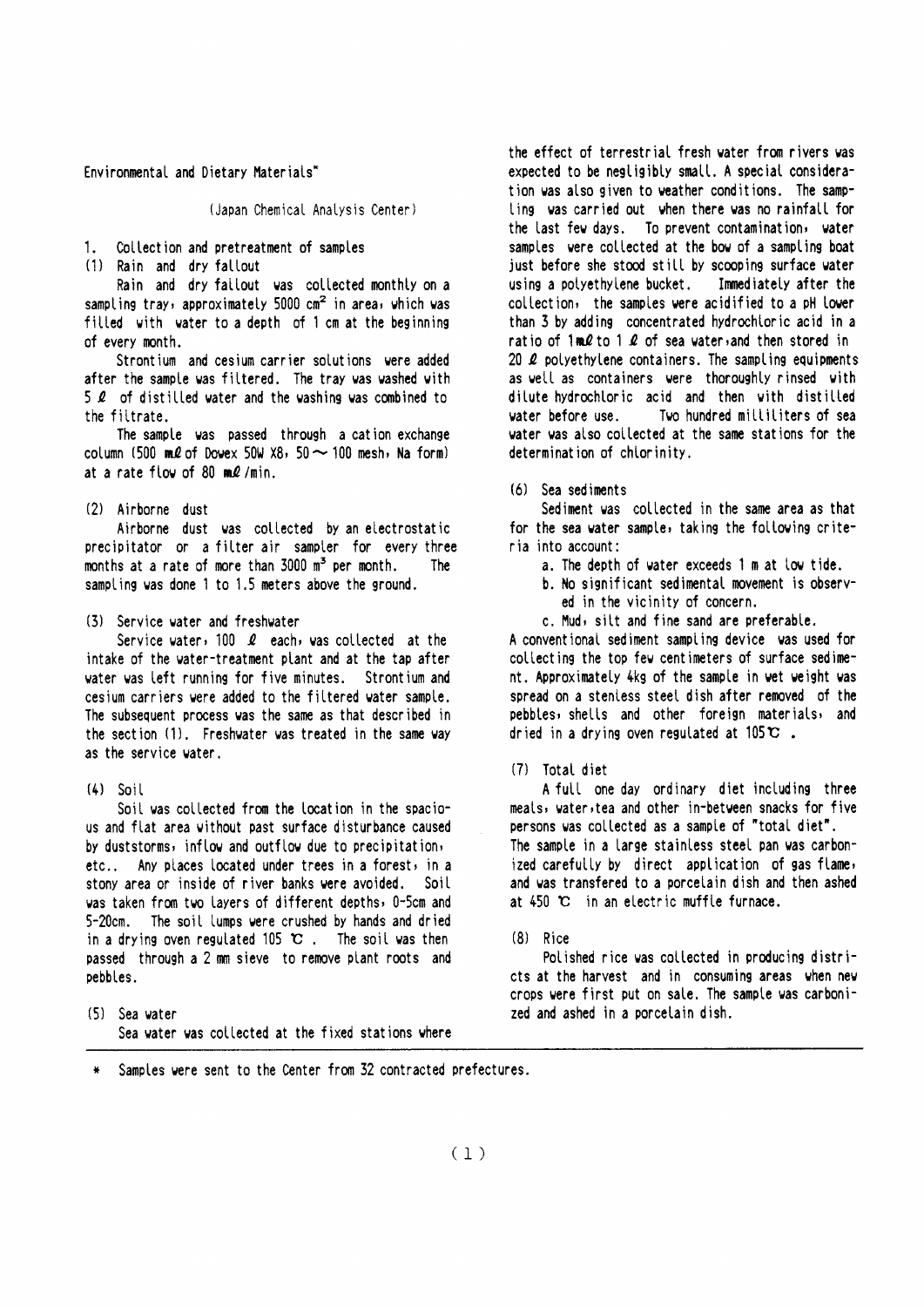#### $(9)$  Milk

Raw milk was collected in producing districts and commercial milk was purchased in consuming districts. Milk in a stainless steel pan or a porcelain dish was evaporated to dryness followed by carbonization and ashing.

### (10) Vegetables

Spinach and Japanese radish were selected as the representatives for leaf vegetables and for non-starch roots, respectively. After removing soil, the edible part of vegetable sample was dried and carbonized in a stainless steel pan or a porcelain dish.

#### $(11)$  Tea

Five hundred grams of manufactured green tea was collected, carbonized and ashed in a stainless steel pan or a porcelain dish.

#### (12) Fish, shellfish and seaweeds

a. Sea fish and freshwater fish

Fish was rinsed with water and blotted with a filter paper. Only the edible part was used in case of larger sized fish, and the whole part was used in case of smaller ones. Each sample was weighed and placed in a stainless steel pan or a porcelain dish. After carbonized, the sample was ashed in an electric muffle furnace.

#### b. Shellfish

Approximately 4 kg of shellfish including the shells was collected or purchased. After removing the shells, it was treated in the same way as that for the sea fish.

## c. Seaweeds

Edible seaweeds were collected and rinsed with water to remove sand and other adhering matters on the surface. These were removed of excess water, weighed dried and ashed.

Table 1 shows detailes of sample collection.

| Sample                           | Frequency of sampling                | Quantity of sample            |
|----------------------------------|--------------------------------------|-------------------------------|
| $=$ Environmental materials $=$  |                                      |                               |
| (1) Rain and dry fallout         |                                      |                               |
| 1. For domestic program          | monthly                              |                               |
| 2. For WHO program               | monthly                              |                               |
| (2) Airborne dust                | quarterly                            | $>3000$ m <sup>3</sup> /month |
| (3) Service water and freshwater |                                      |                               |
| 1. Service water (source water)  | semiyearly                           | 100 $\ell$                    |
| 2. Service water (tap water)     | semiyearly                           | 100 $\ell$                    |
| 3. Freshwater                    | yearly (fishing season)              | 100 $\ell$                    |
| $(4)$ Soil                       |                                      |                               |
| 1. $0 \sim 5$ cm                 | yearly                               | 4 kg                          |
| 2. $5 - 20$ cm                   | yearly                               | 4 kg                          |
| (5) Sea water                    | yearly                               | 40Q                           |
| (6) Sea sediments                | yearly                               | 4 kg                          |
| =Dietary materials=              |                                      |                               |
| (7) Total diet                   | semiyearly                           | daily amount for 5 persons    |
| (8) Rice                         |                                      |                               |
| 1. Producing districts           | yearly (harvesting season)           | 5 kg (polished rice)          |
| 2. Consuming districts           | yearly (harvesting season)           | 5 kg (polished rice)          |
| $(9)$ Milk                       |                                      |                               |
| 1. Producing districts for       | quarterly (February, May, August and | 3Q                            |
| WHO program                      | November)                            |                               |
| 2. Producing districts for       | semiyearly (February and August)     | 3 Q                           |
| domestic program                 |                                      |                               |

Table 1 Details of sample collection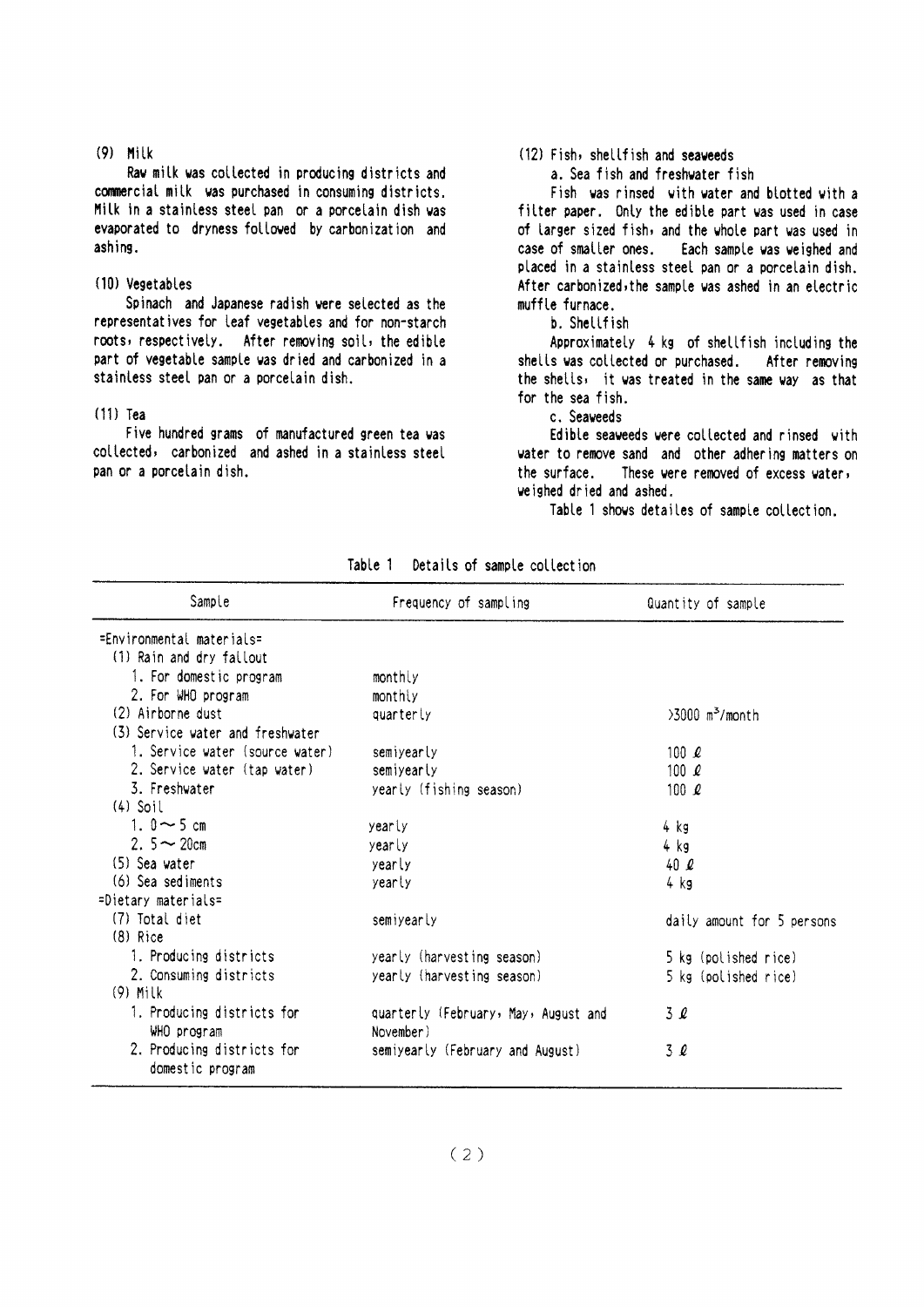| Sample                            | Frequency of sampling                | Quantity of sample      |  |
|-----------------------------------|--------------------------------------|-------------------------|--|
| 3. Consuming districts            | semiyearly (February and August)     | 3Q                      |  |
| 4. Powdered milk                  | semiyearly (April and October)       | $2 \sim 3$ kg           |  |
| (10) Vegetables                   |                                      |                         |  |
| 1. Producing districts            | yearly (harvesting season)           | 4 kg                    |  |
| 2. Consuming districts            | yearly (harvesting season)           | $4$ kg                  |  |
| $(11)$ Tea                        | yearly (the first harvesting season) | 500g (manufactured tea) |  |
| (12) Fish, shellfish and seaveeds |                                      |                         |  |
| 1. Sea fish                       | yearly (fishing season)              | 4 kg                    |  |
| 2. Freshwater fish                | yearly (fishing season)              | 4 kg                    |  |
| 3. Shellfish                      | yearly (fishing season)              | 4 kg                    |  |
| 4. Seaveeds                       | yearly (fishing season)              | $2 \sim 3$ kg           |  |

Preparation of samples for analysis  $2^{\circ}$ 

(1) Rain, service water and freshwater

Strontium and cesium were eluted with hydrochloric acid from the cation exchange column. The residue of rain sample on the filter paper was ashed in an electric muffle furnace and the ash was dissolved in hydrochloric acid. The insoluble part was filtered and vashed. The filtrate and the washings were combined to the previous eluate and used for radiochemical analysis.

#### (2) Soil and Sea sediment

Dried soil was crushed to smaller ones than 0.25 mm in size by a crusher. The sieved sample was ashed in an electric muffle furnace regulated at  $450 \, \text{C}$ . The sample was then heated with hydrochloric acid, strontium and cesium carrier solutions and the mixture was heated. The insoluble constituent was filtered off and washed with water.

The dried sample was crushed to smaller ones than 0.25 mm by a crushing machine. The further preparation of the sample was the same as that described in the section  $2-(2)$ .

#### $(3)$  Rice

The ashed sample was pulverized with a porcelain mortar and passed through a 0.35 mm sieve. The sieved sample to which both strontium and cesium carriers were added, was digested with nitric acid by heating.

After the sample was heated again with nitric acid to dryness, strontium and cesium were extracted with hydrochloric acid and water. The insoluble constituent was filtered and washed. The filtrate and washings were combined for subsequent radiochemical analysis.

(4) Airborne dust, diet, milk, vegetables, fish and shellfish, seaweeds, tea and others

These ashed samples were treated with the same procedure as that described in the section 2-(4).

Separation of strontium-90 and cesium-137  $\overline{3}$ 

## (1) Strontium-90

Sample solutions, prepared as in the foregoing sections  $2-(1)$  through  $2-(4)$ , were neutralized with sodium hydroxide. After sodium carbonate was added, the precipitate of strontium and calcium carbonates was separated. The supernatant solution was retained for cesium-137 determination. The carbonates were dissolved in hydrochloric acid and strontium and ca-Icium were precipitated as oxalates. The precipitate was dissolved in nitric acid and strontium was separated from calcium by successive fuming nitric acid separation. Iron scavenge was made after addition of ferric iron carrier followed by barium chromate separation after addition of barium carrier to remove radium, its daughters and lead. Strontium was recovered as carbonate, and the precipitate was dried and weighed to determine strontium recovery. The strontium carbonate was dissolved in hydrochloric acid and iron carrier was added. The solution was allowed to stand for two weeks for strontium-90 and yttrium-90 to attain equilibrium. Yttrium-90 was coprecipitated with ferric hydroxide and the precipitate was filtered off, washed and counted.

 $(2)$  Cesium-137

The supernatant separated from the strontium fraction was acidified with hydrochloric acid. While stirring, cesium was adsorbed on the ammonium molyb-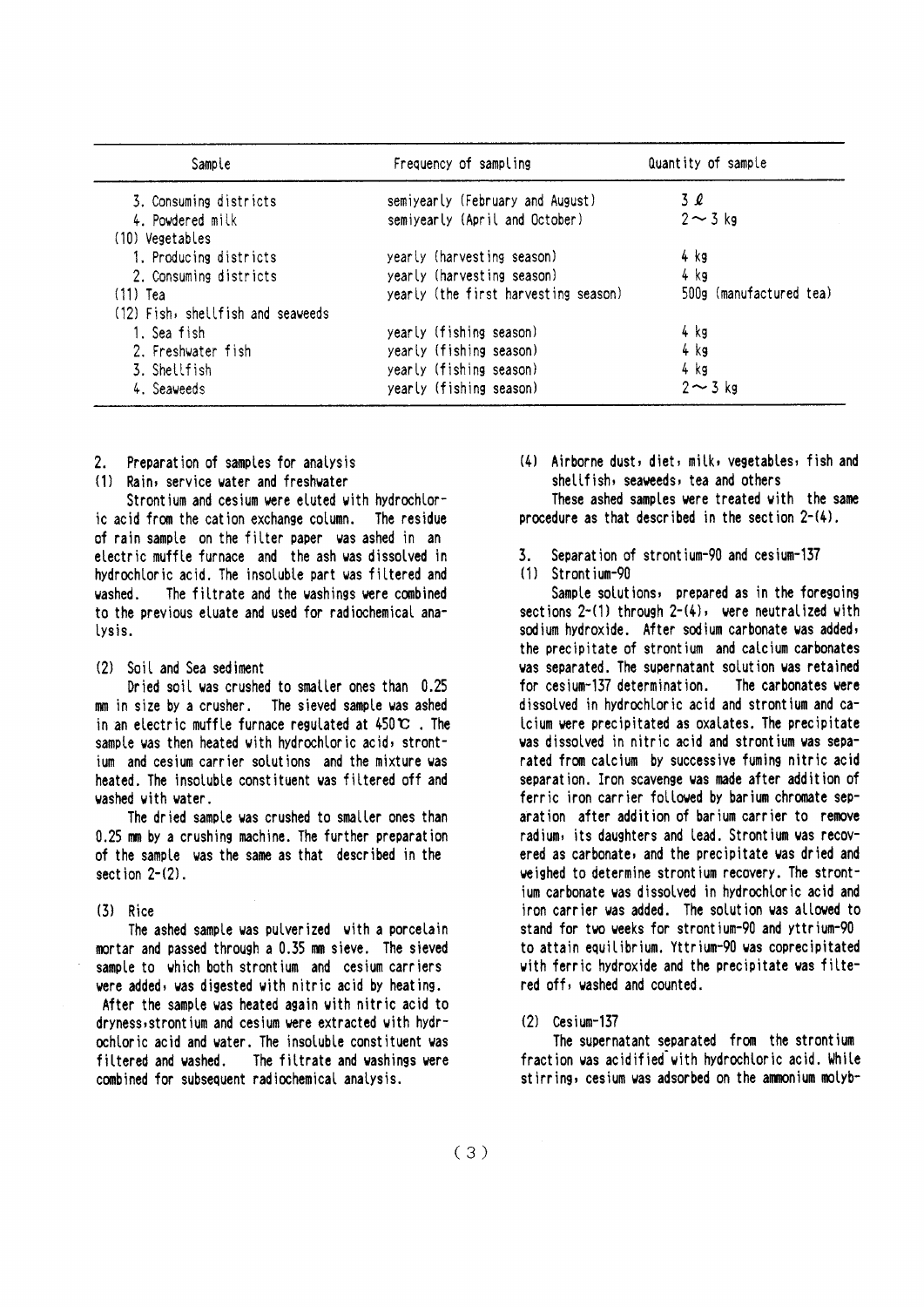#### dophosphate added.

After filtered off and washed with hydrochlotric acid the precipitate was dissolved in 2.5N sodium hydroxide solution. The solution was adjusted to pH 8.2 with hydrochloric acid and allowed to cool. Resultant molybdenum hydroxide which separated out in the solution, was filtered off and washed with water. EDTA was added to the filtrate and washings. Cesium and rubidium were adsorbed on a cation exchange column and cesium was separated from rubidium by eluting with hydrochloric acid

The eluate was evaporated to dryness and was dissolved. The solution was filtered. Chloroplatinic acid was added to precipitate cesium. The precipitate was filtered onto a tared paper using a demountable filter and washed with water and then ethanol. After drying, the chemical yield of cesium was determined by weighing the precipitate. Cesium-137 radioactivity was measured for this precipitate.

 $\mathbf{L}$ Determination of stable strontium, calcium and ontaccium

A weighed amount of soil or sea sediment was heated in a electric muffle furnace at  $450 \text{ C}$  and then

treated with hydrochloric acid for extraction. A weighed aliquot of ashed samples of total diet, vegetables, milk, fish, shellfish or seaweeds was digested with hydrofluoric acid and nitric acid. The extract was made up to an appropriate volume with dilute hydrochloric acid. The sample solution was analyzed for calcium by titration with standard potassium permanganate solution after separating calcium as oxalate. Atomic absorption spectroscopy was applied when appropriate. Stable strontium and potassium were determined by atomic absorption and flame emission spectrometry, respectively.

#### 5. Count ing

After the radiochemical separation the mounted precipitates were counted for activity using low background beta counters normally for 60 to 90 min. Net sample counting rates were corrected for counter efficiency, recovery, self-absorption and decay to obtain the content of strontium-90 and cesium-137 per sample aliquot. From the results, concentrations of these nuclides in the original samples were calculated.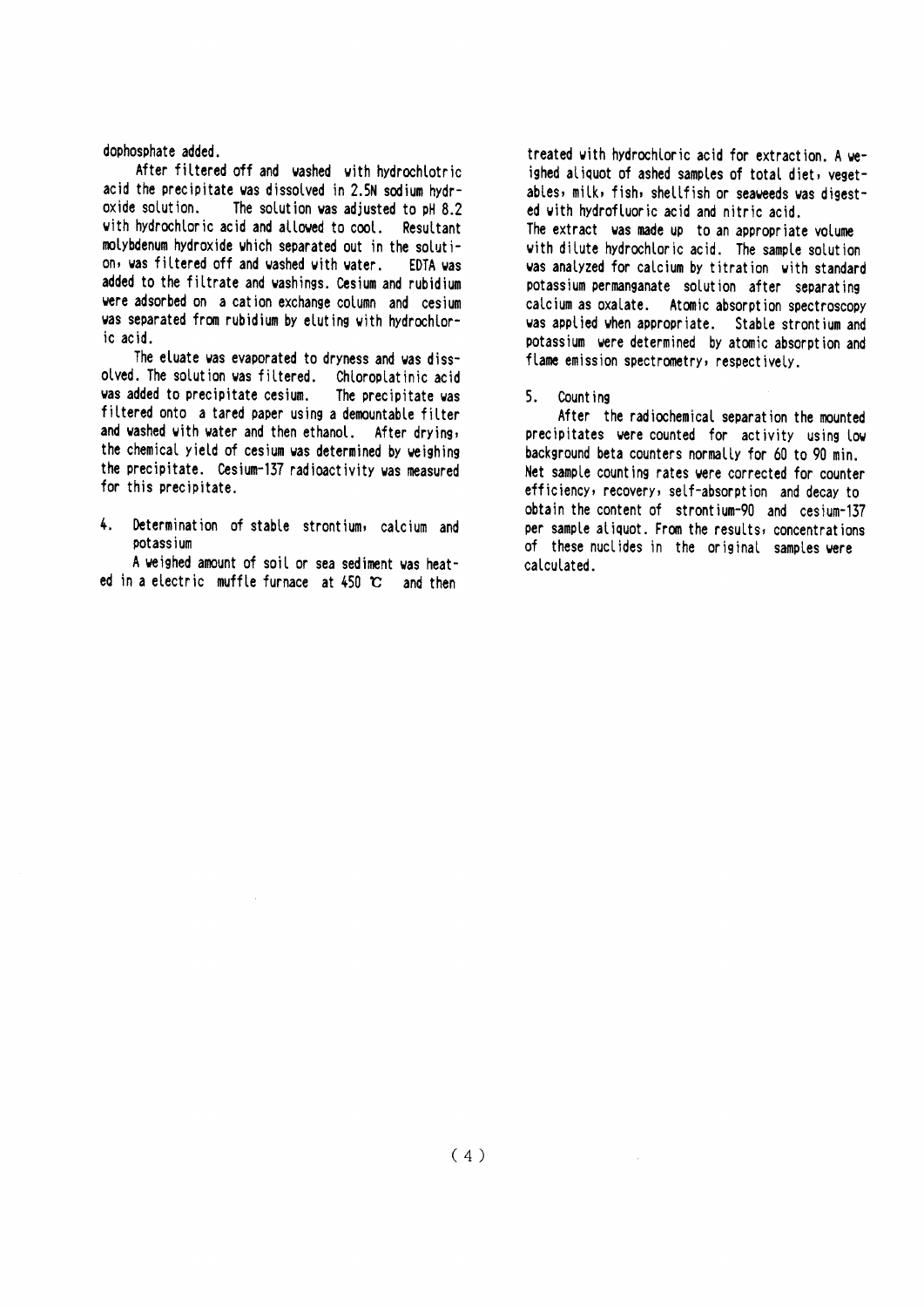6. Results

#### (1)-1 Strontium-90 and Cesium-137 in Rain and Dry Fallout(for domestic program) (from Apr.1986 to Dee.1986)

-COntinued from NO.76 0f this publication-

|                                | Duration        | Precipitation | $\cdot \cdot$      | 137Cs              |
|--------------------------------|-----------------|---------------|--------------------|--------------------|
| Location                       | (days)          | (mm)          | $(mCi/Km^2)$       | $(mCi/Km^2)$       |
| April, 1986<br>Matsue, SHIMANE | 31              | 79.3          | $0.003 \pm 0.0007$ | $0.003 \pm 0.0005$ |
|                                |                 |               |                    |                    |
| June, 1986                     |                 |               |                    |                    |
| Matsue, SHIMANE                | 40              | 200.3         | $0.010 \pm 0.0010$ | $0.41 \pm 0.005$   |
| JUly, 1986                     |                 |               |                    |                    |
| Sapporo, HOKKAIDO              | 32              | 76.5          | $0.001 \pm 0.0006$ | $0.039 \pm 0.0016$ |
| Aomori, AOMORI                 | 32              | 118.0         | $0.006 \pm 0.0008$ | $0.074 \pm 0.0021$ |
| Onagawa-machi, MIYAGI          | 31              | 171.3         | $0.001 \pm 0.0006$ | $0.019 \pm 0.0011$ |
| Yamagata, YAMAGATA             | 32 <sub>2</sub> | 195.3         | $0.001 \pm 0.0006$ | $0.047 \pm 0.0018$ |
| Ookuma-machi, FUKUSHIMA        | 33              | 135.5         | $0.002 \pm 0.0006$ | $0.070 \pm 0.0021$ |
| Mito, IBARAGI                  | 32              | 108.5         | $0.002 \pm 0.0005$ | $0.009 \pm 0.0008$ |
| Shinjuku, TOKYO                | 32 <sub>2</sub> | 140.2         | $0.003 \pm 0.0006$ | $0.046 \pm 0.0017$ |
| Yokohama, KANAGAWA             | 32              | 94.4          | $0.002 \pm 0.0006$ | $0.092 \pm 0.0024$ |
| Fukui, FUKUI                   | 31              | 299.1         | $0.001 \pm 0.0005$ | $0.081 \pm 0.0023$ |
| Shizuoka, SHIZUOKA             | 32              | 272.0         | $0.001 \pm 0.0005$ | $0.061 \pm 0.0019$ |
| Kyoto, KYOTO                   | 32              | 393.2         | $0.001 \pm 0.0005$ | $0.022 \pm 0.0012$ |
| Wakayama, WAKAYAMA             | 29              | 135.1         | $0.001 \pm 0.0007$ | $0.026 \pm 0.0014$ |
| Tottori, TOTTORI               | 33              | 271.3         | $0.004 \pm 0.0007$ | $0.037 \pm 0.0016$ |
| Matsuyama, EHIME               | 32              | 102.0         | $0.001 \pm 0.0005$ | $0.005 \pm 0.0007$ |
| Dazaifu, FUKUOKA               | 32              | 458.7         | $0.001 \pm 0.0005$ | $0.013 \pm 0.0010$ |
| Saga, SAGA                     | 32              | 553.1         | $0.003 \pm 0.0007$ | $0.023 \pm 0.0012$ |
| Nagasaki, NAGASAKI             | 32              | 231.0         | $0.001 \pm 0.0006$ | $0.017 \pm 0.0011$ |
| Yonagusuku-mura, OKINAWA       | 36              | 58.5          | $0.002 \pm 0.0006$ | $0.036 \pm 0.0015$ |
| August, 1986                   |                 |               |                    |                    |
| Sapporo, HOKKAIDO              | 32              | 72.0          | $0.001 \pm 0.0005$ | $0.014 \pm 0.0010$ |
| Aomori, AOMORI                 | 34              | 121.5         | $0.008 \pm 0.0009$ | $0.026 \pm 0.0012$ |
| Onagawa-machi, MIYAGI          | 32              | 235.6         | $0.002 \pm 0.0005$ | $0.013 \pm 0.0009$ |
| Yamagata, YAMAGATA             | 32              | 176.4         | $0.001 \pm 0.0005$ | $0.014 \pm 0.0010$ |
| Ookuma-machi, FUKUSHIMA        | 32              | 349.9         | $0.001 \pm 0.0005$ | $0.041 \pm 0.0015$ |
| Mito, IBARAGI                  | 32              | 293.0         | $0.002 \pm 0.0005$ | $0.009 \pm 0.0008$ |
| Shinjuku, TOKYO                | 32              | 244.0         | $0.001 \pm 0.0005$ | $0.016 \pm 0.0010$ |

Table (1)-1: Strontium-90 and Cesium-137 in Rain and Dry Fallout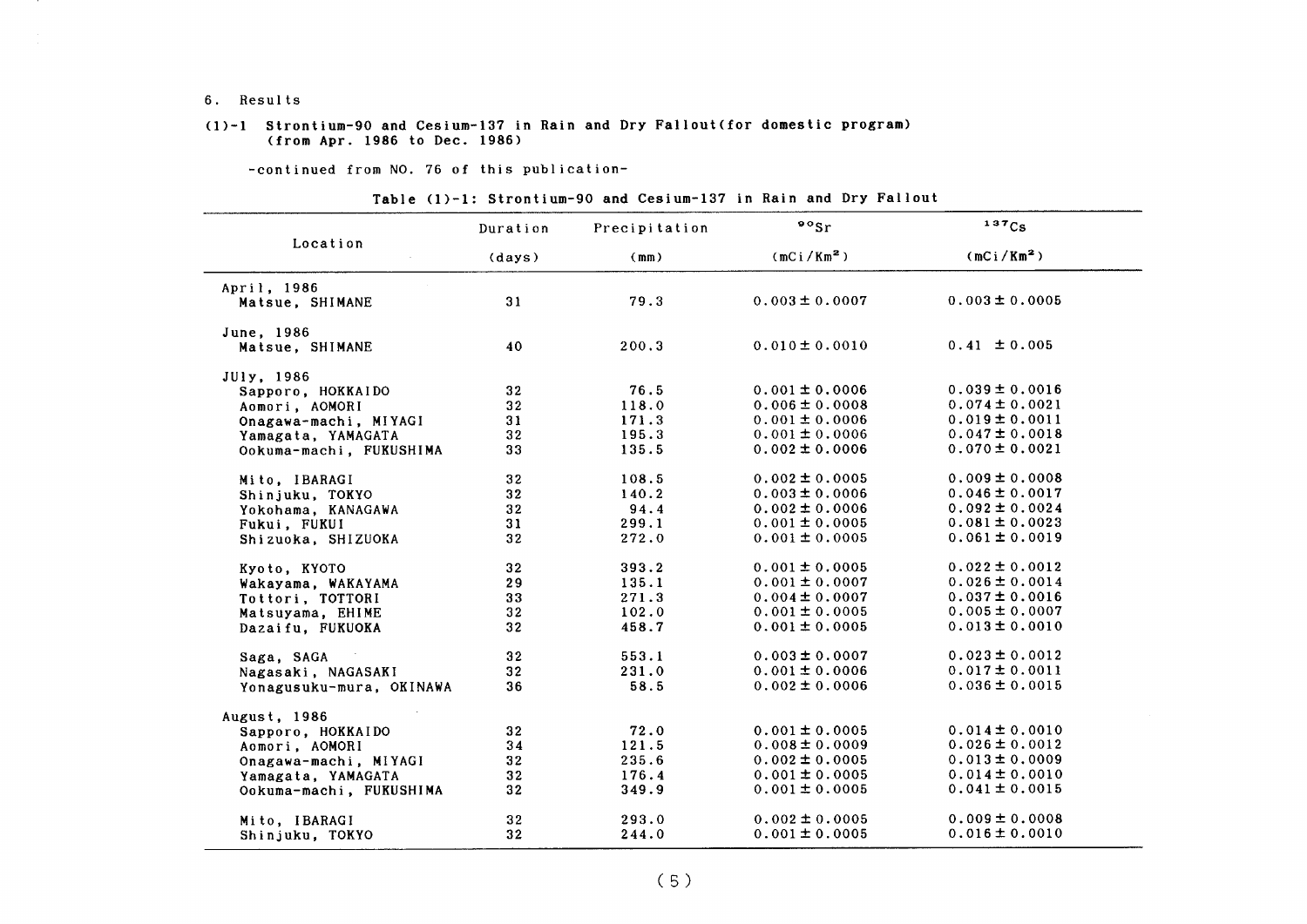| (mCi/Km <sup>2</sup> )<br>(mCi/Km <sup>2</sup> )<br>(days)<br>(mm)<br>33<br>251.9<br>$0.002 \pm 0.0005$<br>$0.049 \pm 0.0017$<br>34<br>23.2<br>$0.001 \pm 0.0005$<br>$0.009 \pm 0.0009$<br>Shizuoka, SHIZUOKA<br>32 <sub>2</sub><br>255.5<br>$0.001 \pm 0.0006$<br>$0.032 \pm 0.0014$<br>32<br>11.1<br>$0.004 \pm 0.0006$<br>$0.010 \pm 0.0009$<br>32<br>13.6<br>$0.001 \pm 0.0006$<br>$0.005 \pm 0.0009$<br>31<br>20.4<br>$0.001 \pm 0.0006$<br>$0.007 \pm 0.0008$<br>36<br>42.8<br>$0.003 \pm 0.0007$<br>$0.007 \pm 0.0009$<br>32<br>75.7<br>$0.008 \pm 0.0009$<br>$0.012 \pm 0.0010$<br>32<br>44.0<br>$0.006 \pm 0.0008$<br>$0.005 \pm 0.0008$<br>32<br>15.0<br>$0.001 \pm 0.0005$<br>$0.006 \pm 0.0008$<br>33<br>75.9<br>$0.002 \pm 0.0007$<br>$0.005 \pm 0.0008$<br>33<br>58.7<br>$0.002 \pm 0.0007$<br>$0.005 \pm 0.0008$<br>32<br>36.5<br>$0.000 \pm 0.0005$<br>$0.005 \pm 0.0007$<br>30<br>405.5<br>$0.001 \pm 0.0006$<br>$0.016 \pm 0.0010$<br>31<br>186.0<br>$0.001 \pm 0.0005$<br>$0.014 \pm 0.0010$<br>29<br>94.5<br>$0.003 \pm 0.0006$<br>$0.011 \pm 0.0008$<br>32<br>79.5<br>$0.001 \pm 0.0005$<br>$0.005 \pm 0.0006$<br>31<br>Yamagata, YAMAGATA<br>61.0<br>$0.001 \pm 0.0006$<br>$0.008 \pm 0.0007$<br>31<br>73.6<br>$0.001 \pm 0.0006$<br>$0.011 \pm 0.0009$<br>31<br>95.0<br>$0.002 \pm 0.0006$<br>$0.004 \pm 0.0006$<br>31<br>207.9<br>$0.001 \pm 0.0006$<br>$0.008 \pm 0.0008$<br>30<br>196.4<br>$0.002 \pm 0.0006$<br>$0.016 \pm 0.0011$<br>30<br>113.2<br>$0.000 \pm 0.0007$<br>$0.009 \pm 0.0008$<br>31<br>172.5<br>$0.001 \pm 0.0005$<br>$0.017 \pm 0.0010$<br>Nagoya, AICHI<br>31<br>71.6<br>$0.001 \pm 0.0006$<br>$0.008 \pm 0.0007$<br>31<br>66.2<br>$0.001 \pm 0.0005$<br>$0.005 \pm 0.0007$<br>32<br>60.0<br>$0.000 \pm 0.0006$<br>$0.006 \pm 0.0007$<br>28<br>Wakayama, WAKAYAMA<br>138.0<br>$0.002 \pm 0.0006$<br>$0.006 \pm 0.0007$<br>31<br>109.8<br>$0.005 \pm 0.0007$<br>$0.006 \pm 0.0008$<br>31<br>113.8<br>$0.005 \pm 0.0007$<br>$0.005 \pm 0.0007$<br>31<br>Matsuyama, EHIME<br>149.0<br>$0.002 \pm 0.0006$<br>$0.002 \pm 0.0006$<br>31<br>Dazaifu, FUKUOKA<br>225.8<br>$0.001 \pm 0.0006$<br>$0.001 \pm 0.0005$<br>31<br>Saga, SAGA<br>258.4<br>$0.002 \pm 0.0006$<br>$0.003 \pm 0.0006$<br>31<br>186.0<br>$0.001 \pm 0.0006$<br>$0.002 \pm 0.0006$<br>29<br>141.0<br>$0.001 \pm 0.0006$<br>$0.007 \pm 0.0008$<br>31<br>164.0<br>$0.001 \pm 0.0006$<br>$0.008 \pm 0.0007$ |                          | Duration | Precipitation | $\cdot$ $\cdot$ sr | 137Cs |
|-------------------------------------------------------------------------------------------------------------------------------------------------------------------------------------------------------------------------------------------------------------------------------------------------------------------------------------------------------------------------------------------------------------------------------------------------------------------------------------------------------------------------------------------------------------------------------------------------------------------------------------------------------------------------------------------------------------------------------------------------------------------------------------------------------------------------------------------------------------------------------------------------------------------------------------------------------------------------------------------------------------------------------------------------------------------------------------------------------------------------------------------------------------------------------------------------------------------------------------------------------------------------------------------------------------------------------------------------------------------------------------------------------------------------------------------------------------------------------------------------------------------------------------------------------------------------------------------------------------------------------------------------------------------------------------------------------------------------------------------------------------------------------------------------------------------------------------------------------------------------------------------------------------------------------------------------------------------------------------------------------------------------------------------------------------------------------------------------------------------------------------------------------------------------------------------------------------------------------------------------------------------------------------------------------------------------------------------------------------------------------------------------------------------|--------------------------|----------|---------------|--------------------|-------|
|                                                                                                                                                                                                                                                                                                                                                                                                                                                                                                                                                                                                                                                                                                                                                                                                                                                                                                                                                                                                                                                                                                                                                                                                                                                                                                                                                                                                                                                                                                                                                                                                                                                                                                                                                                                                                                                                                                                                                                                                                                                                                                                                                                                                                                                                                                                                                                                                                   | Location                 |          |               |                    |       |
|                                                                                                                                                                                                                                                                                                                                                                                                                                                                                                                                                                                                                                                                                                                                                                                                                                                                                                                                                                                                                                                                                                                                                                                                                                                                                                                                                                                                                                                                                                                                                                                                                                                                                                                                                                                                                                                                                                                                                                                                                                                                                                                                                                                                                                                                                                                                                                                                                   | Yokohama, KANAGAWA       |          |               |                    |       |
|                                                                                                                                                                                                                                                                                                                                                                                                                                                                                                                                                                                                                                                                                                                                                                                                                                                                                                                                                                                                                                                                                                                                                                                                                                                                                                                                                                                                                                                                                                                                                                                                                                                                                                                                                                                                                                                                                                                                                                                                                                                                                                                                                                                                                                                                                                                                                                                                                   | Fukui, FUKUI             |          |               |                    |       |
|                                                                                                                                                                                                                                                                                                                                                                                                                                                                                                                                                                                                                                                                                                                                                                                                                                                                                                                                                                                                                                                                                                                                                                                                                                                                                                                                                                                                                                                                                                                                                                                                                                                                                                                                                                                                                                                                                                                                                                                                                                                                                                                                                                                                                                                                                                                                                                                                                   |                          |          |               |                    |       |
|                                                                                                                                                                                                                                                                                                                                                                                                                                                                                                                                                                                                                                                                                                                                                                                                                                                                                                                                                                                                                                                                                                                                                                                                                                                                                                                                                                                                                                                                                                                                                                                                                                                                                                                                                                                                                                                                                                                                                                                                                                                                                                                                                                                                                                                                                                                                                                                                                   | Nagoya, AICHI            |          |               |                    |       |
|                                                                                                                                                                                                                                                                                                                                                                                                                                                                                                                                                                                                                                                                                                                                                                                                                                                                                                                                                                                                                                                                                                                                                                                                                                                                                                                                                                                                                                                                                                                                                                                                                                                                                                                                                                                                                                                                                                                                                                                                                                                                                                                                                                                                                                                                                                                                                                                                                   | Kyoto, KYOTO             |          |               |                    |       |
|                                                                                                                                                                                                                                                                                                                                                                                                                                                                                                                                                                                                                                                                                                                                                                                                                                                                                                                                                                                                                                                                                                                                                                                                                                                                                                                                                                                                                                                                                                                                                                                                                                                                                                                                                                                                                                                                                                                                                                                                                                                                                                                                                                                                                                                                                                                                                                                                                   | Kobe, HYOGO              |          |               |                    |       |
|                                                                                                                                                                                                                                                                                                                                                                                                                                                                                                                                                                                                                                                                                                                                                                                                                                                                                                                                                                                                                                                                                                                                                                                                                                                                                                                                                                                                                                                                                                                                                                                                                                                                                                                                                                                                                                                                                                                                                                                                                                                                                                                                                                                                                                                                                                                                                                                                                   | Wakayama, WAKAYAMA       |          |               |                    |       |
|                                                                                                                                                                                                                                                                                                                                                                                                                                                                                                                                                                                                                                                                                                                                                                                                                                                                                                                                                                                                                                                                                                                                                                                                                                                                                                                                                                                                                                                                                                                                                                                                                                                                                                                                                                                                                                                                                                                                                                                                                                                                                                                                                                                                                                                                                                                                                                                                                   | Tottori, TOTTORI         |          |               |                    |       |
|                                                                                                                                                                                                                                                                                                                                                                                                                                                                                                                                                                                                                                                                                                                                                                                                                                                                                                                                                                                                                                                                                                                                                                                                                                                                                                                                                                                                                                                                                                                                                                                                                                                                                                                                                                                                                                                                                                                                                                                                                                                                                                                                                                                                                                                                                                                                                                                                                   | Hiroshima, HIROSHIMA     |          |               |                    |       |
|                                                                                                                                                                                                                                                                                                                                                                                                                                                                                                                                                                                                                                                                                                                                                                                                                                                                                                                                                                                                                                                                                                                                                                                                                                                                                                                                                                                                                                                                                                                                                                                                                                                                                                                                                                                                                                                                                                                                                                                                                                                                                                                                                                                                                                                                                                                                                                                                                   | Matsuyama, EHIME         |          |               |                    |       |
|                                                                                                                                                                                                                                                                                                                                                                                                                                                                                                                                                                                                                                                                                                                                                                                                                                                                                                                                                                                                                                                                                                                                                                                                                                                                                                                                                                                                                                                                                                                                                                                                                                                                                                                                                                                                                                                                                                                                                                                                                                                                                                                                                                                                                                                                                                                                                                                                                   | Dazaifu, FUKUOKA         |          |               |                    |       |
|                                                                                                                                                                                                                                                                                                                                                                                                                                                                                                                                                                                                                                                                                                                                                                                                                                                                                                                                                                                                                                                                                                                                                                                                                                                                                                                                                                                                                                                                                                                                                                                                                                                                                                                                                                                                                                                                                                                                                                                                                                                                                                                                                                                                                                                                                                                                                                                                                   | Saga, SAGA               |          |               |                    |       |
|                                                                                                                                                                                                                                                                                                                                                                                                                                                                                                                                                                                                                                                                                                                                                                                                                                                                                                                                                                                                                                                                                                                                                                                                                                                                                                                                                                                                                                                                                                                                                                                                                                                                                                                                                                                                                                                                                                                                                                                                                                                                                                                                                                                                                                                                                                                                                                                                                   | Nagasaki, NAGASAKI       |          |               |                    |       |
|                                                                                                                                                                                                                                                                                                                                                                                                                                                                                                                                                                                                                                                                                                                                                                                                                                                                                                                                                                                                                                                                                                                                                                                                                                                                                                                                                                                                                                                                                                                                                                                                                                                                                                                                                                                                                                                                                                                                                                                                                                                                                                                                                                                                                                                                                                                                                                                                                   | Yonagusuku-mura, OKINAWA |          |               |                    |       |
|                                                                                                                                                                                                                                                                                                                                                                                                                                                                                                                                                                                                                                                                                                                                                                                                                                                                                                                                                                                                                                                                                                                                                                                                                                                                                                                                                                                                                                                                                                                                                                                                                                                                                                                                                                                                                                                                                                                                                                                                                                                                                                                                                                                                                                                                                                                                                                                                                   | September, 1986          |          |               |                    |       |
|                                                                                                                                                                                                                                                                                                                                                                                                                                                                                                                                                                                                                                                                                                                                                                                                                                                                                                                                                                                                                                                                                                                                                                                                                                                                                                                                                                                                                                                                                                                                                                                                                                                                                                                                                                                                                                                                                                                                                                                                                                                                                                                                                                                                                                                                                                                                                                                                                   | Sapporo, HOKKAIDO        |          |               |                    |       |
|                                                                                                                                                                                                                                                                                                                                                                                                                                                                                                                                                                                                                                                                                                                                                                                                                                                                                                                                                                                                                                                                                                                                                                                                                                                                                                                                                                                                                                                                                                                                                                                                                                                                                                                                                                                                                                                                                                                                                                                                                                                                                                                                                                                                                                                                                                                                                                                                                   | Aomori, AOMORI           |          |               |                    |       |
|                                                                                                                                                                                                                                                                                                                                                                                                                                                                                                                                                                                                                                                                                                                                                                                                                                                                                                                                                                                                                                                                                                                                                                                                                                                                                                                                                                                                                                                                                                                                                                                                                                                                                                                                                                                                                                                                                                                                                                                                                                                                                                                                                                                                                                                                                                                                                                                                                   | Onagawa-machi, MIYAGI    |          |               |                    |       |
|                                                                                                                                                                                                                                                                                                                                                                                                                                                                                                                                                                                                                                                                                                                                                                                                                                                                                                                                                                                                                                                                                                                                                                                                                                                                                                                                                                                                                                                                                                                                                                                                                                                                                                                                                                                                                                                                                                                                                                                                                                                                                                                                                                                                                                                                                                                                                                                                                   |                          |          |               |                    |       |
|                                                                                                                                                                                                                                                                                                                                                                                                                                                                                                                                                                                                                                                                                                                                                                                                                                                                                                                                                                                                                                                                                                                                                                                                                                                                                                                                                                                                                                                                                                                                                                                                                                                                                                                                                                                                                                                                                                                                                                                                                                                                                                                                                                                                                                                                                                                                                                                                                   | Ookuma-machi, FUKUSHIMA  |          |               |                    |       |
|                                                                                                                                                                                                                                                                                                                                                                                                                                                                                                                                                                                                                                                                                                                                                                                                                                                                                                                                                                                                                                                                                                                                                                                                                                                                                                                                                                                                                                                                                                                                                                                                                                                                                                                                                                                                                                                                                                                                                                                                                                                                                                                                                                                                                                                                                                                                                                                                                   | Mito, IBARAGI            |          |               |                    |       |
|                                                                                                                                                                                                                                                                                                                                                                                                                                                                                                                                                                                                                                                                                                                                                                                                                                                                                                                                                                                                                                                                                                                                                                                                                                                                                                                                                                                                                                                                                                                                                                                                                                                                                                                                                                                                                                                                                                                                                                                                                                                                                                                                                                                                                                                                                                                                                                                                                   | Shinjuku, TOKYO          |          |               |                    |       |
|                                                                                                                                                                                                                                                                                                                                                                                                                                                                                                                                                                                                                                                                                                                                                                                                                                                                                                                                                                                                                                                                                                                                                                                                                                                                                                                                                                                                                                                                                                                                                                                                                                                                                                                                                                                                                                                                                                                                                                                                                                                                                                                                                                                                                                                                                                                                                                                                                   | Yokohama, KANAGAWA       |          |               |                    |       |
|                                                                                                                                                                                                                                                                                                                                                                                                                                                                                                                                                                                                                                                                                                                                                                                                                                                                                                                                                                                                                                                                                                                                                                                                                                                                                                                                                                                                                                                                                                                                                                                                                                                                                                                                                                                                                                                                                                                                                                                                                                                                                                                                                                                                                                                                                                                                                                                                                   | Fukui, FUKUI             |          |               |                    |       |
|                                                                                                                                                                                                                                                                                                                                                                                                                                                                                                                                                                                                                                                                                                                                                                                                                                                                                                                                                                                                                                                                                                                                                                                                                                                                                                                                                                                                                                                                                                                                                                                                                                                                                                                                                                                                                                                                                                                                                                                                                                                                                                                                                                                                                                                                                                                                                                                                                   | Shizuoka, SHIZUOKA       |          |               |                    |       |
|                                                                                                                                                                                                                                                                                                                                                                                                                                                                                                                                                                                                                                                                                                                                                                                                                                                                                                                                                                                                                                                                                                                                                                                                                                                                                                                                                                                                                                                                                                                                                                                                                                                                                                                                                                                                                                                                                                                                                                                                                                                                                                                                                                                                                                                                                                                                                                                                                   |                          |          |               |                    |       |
|                                                                                                                                                                                                                                                                                                                                                                                                                                                                                                                                                                                                                                                                                                                                                                                                                                                                                                                                                                                                                                                                                                                                                                                                                                                                                                                                                                                                                                                                                                                                                                                                                                                                                                                                                                                                                                                                                                                                                                                                                                                                                                                                                                                                                                                                                                                                                                                                                   | Kyoto, KYOTO             |          |               |                    |       |
|                                                                                                                                                                                                                                                                                                                                                                                                                                                                                                                                                                                                                                                                                                                                                                                                                                                                                                                                                                                                                                                                                                                                                                                                                                                                                                                                                                                                                                                                                                                                                                                                                                                                                                                                                                                                                                                                                                                                                                                                                                                                                                                                                                                                                                                                                                                                                                                                                   | Kobe, HYOGO              |          |               |                    |       |
|                                                                                                                                                                                                                                                                                                                                                                                                                                                                                                                                                                                                                                                                                                                                                                                                                                                                                                                                                                                                                                                                                                                                                                                                                                                                                                                                                                                                                                                                                                                                                                                                                                                                                                                                                                                                                                                                                                                                                                                                                                                                                                                                                                                                                                                                                                                                                                                                                   |                          |          |               |                    |       |
|                                                                                                                                                                                                                                                                                                                                                                                                                                                                                                                                                                                                                                                                                                                                                                                                                                                                                                                                                                                                                                                                                                                                                                                                                                                                                                                                                                                                                                                                                                                                                                                                                                                                                                                                                                                                                                                                                                                                                                                                                                                                                                                                                                                                                                                                                                                                                                                                                   | Tottori, TOTTORI         |          |               |                    |       |
|                                                                                                                                                                                                                                                                                                                                                                                                                                                                                                                                                                                                                                                                                                                                                                                                                                                                                                                                                                                                                                                                                                                                                                                                                                                                                                                                                                                                                                                                                                                                                                                                                                                                                                                                                                                                                                                                                                                                                                                                                                                                                                                                                                                                                                                                                                                                                                                                                   | Hiroshima, HIROSHIMA     |          |               |                    |       |
|                                                                                                                                                                                                                                                                                                                                                                                                                                                                                                                                                                                                                                                                                                                                                                                                                                                                                                                                                                                                                                                                                                                                                                                                                                                                                                                                                                                                                                                                                                                                                                                                                                                                                                                                                                                                                                                                                                                                                                                                                                                                                                                                                                                                                                                                                                                                                                                                                   |                          |          |               |                    |       |
|                                                                                                                                                                                                                                                                                                                                                                                                                                                                                                                                                                                                                                                                                                                                                                                                                                                                                                                                                                                                                                                                                                                                                                                                                                                                                                                                                                                                                                                                                                                                                                                                                                                                                                                                                                                                                                                                                                                                                                                                                                                                                                                                                                                                                                                                                                                                                                                                                   |                          |          |               |                    |       |
|                                                                                                                                                                                                                                                                                                                                                                                                                                                                                                                                                                                                                                                                                                                                                                                                                                                                                                                                                                                                                                                                                                                                                                                                                                                                                                                                                                                                                                                                                                                                                                                                                                                                                                                                                                                                                                                                                                                                                                                                                                                                                                                                                                                                                                                                                                                                                                                                                   |                          |          |               |                    |       |
|                                                                                                                                                                                                                                                                                                                                                                                                                                                                                                                                                                                                                                                                                                                                                                                                                                                                                                                                                                                                                                                                                                                                                                                                                                                                                                                                                                                                                                                                                                                                                                                                                                                                                                                                                                                                                                                                                                                                                                                                                                                                                                                                                                                                                                                                                                                                                                                                                   | Nagasaki, NAGASAKI       |          |               |                    |       |
|                                                                                                                                                                                                                                                                                                                                                                                                                                                                                                                                                                                                                                                                                                                                                                                                                                                                                                                                                                                                                                                                                                                                                                                                                                                                                                                                                                                                                                                                                                                                                                                                                                                                                                                                                                                                                                                                                                                                                                                                                                                                                                                                                                                                                                                                                                                                                                                                                   | Yonagusuku-mura, OKINAWA |          |               |                    |       |
|                                                                                                                                                                                                                                                                                                                                                                                                                                                                                                                                                                                                                                                                                                                                                                                                                                                                                                                                                                                                                                                                                                                                                                                                                                                                                                                                                                                                                                                                                                                                                                                                                                                                                                                                                                                                                                                                                                                                                                                                                                                                                                                                                                                                                                                                                                                                                                                                                   | October, 1986            |          |               |                    |       |
|                                                                                                                                                                                                                                                                                                                                                                                                                                                                                                                                                                                                                                                                                                                                                                                                                                                                                                                                                                                                                                                                                                                                                                                                                                                                                                                                                                                                                                                                                                                                                                                                                                                                                                                                                                                                                                                                                                                                                                                                                                                                                                                                                                                                                                                                                                                                                                                                                   | Sapporo, HOKKAIDO        |          |               |                    |       |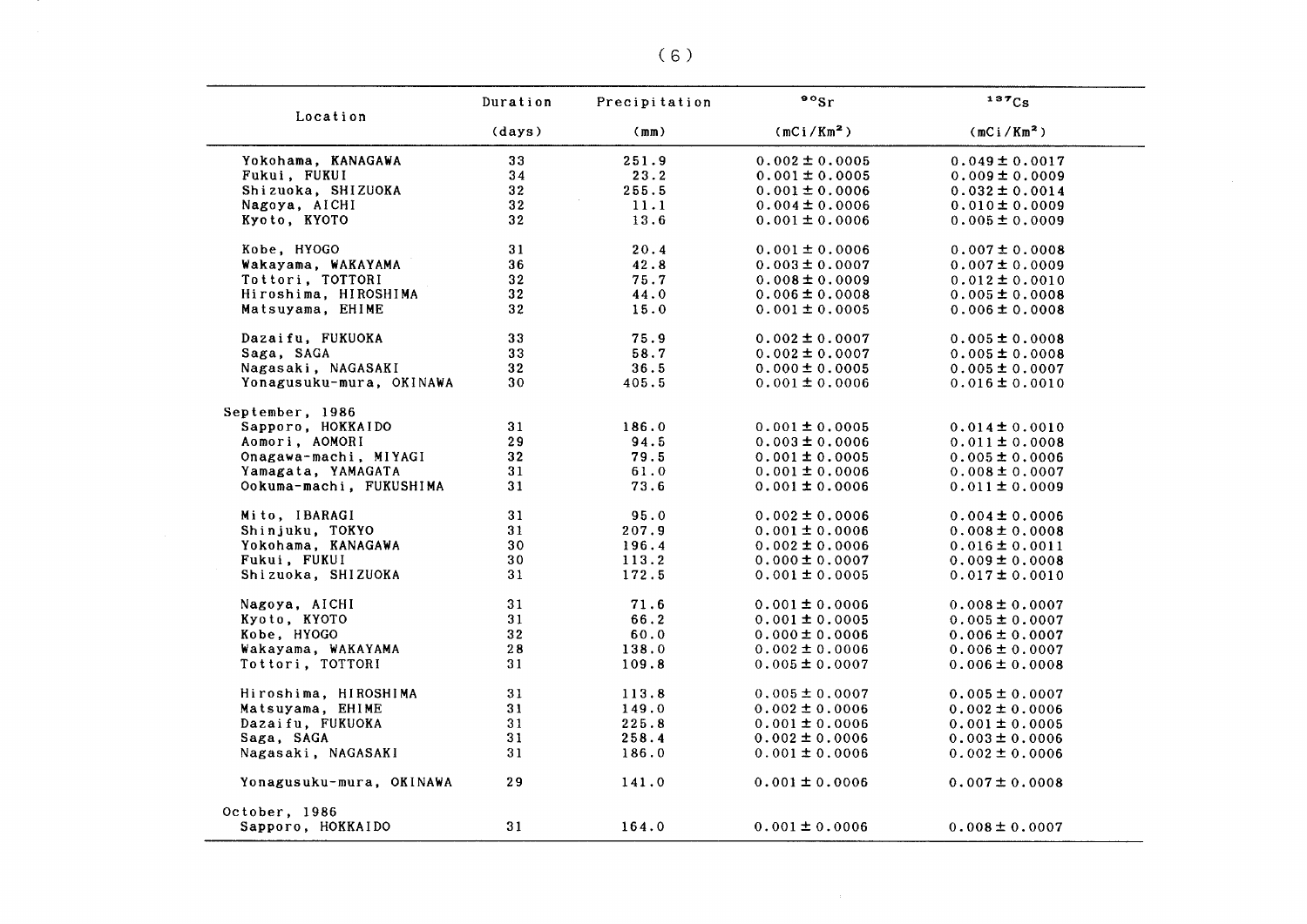|                                        | Duration        | Precipitation | $\cdot \cdot$          | 137Cs                  |
|----------------------------------------|-----------------|---------------|------------------------|------------------------|
| Location                               | (days)          | (mm)          | (mCi/Km <sup>2</sup> ) | (mCi/Km <sup>2</sup> ) |
| Aomori, AOMORI                         | 32 <sub>2</sub> | 74.0          | $0.002 \pm 0.0006$     | $0.008 \pm 0.0008$     |
| Onagawa-machi, MIYAGI                  | 30              | 145.1         | $0.003 \pm 0.0006$     | $0.005 \pm 0.0006$     |
| Yamagata, YAMAGATA                     | 32              | 61.6          | $0.001 \pm 0.0006$     | $0.004 \pm 0.0007$     |
| Ookuma-machi, FUKUSHIMA                | 32              | 173.7         | $0.002 \pm 0.0006$     | $0.005 \pm 0.0007$     |
| Mito, IBARAGI                          | 32 <sub>2</sub> | 73.5          | ± 0.<br>$\mathbf{0}$ . | $0.003 \pm 0.0005$     |
| Shinjuku, TOKYO                        | 32              | 76.5          | $0.002 \pm 0.0006$     | $0.006 \pm 0.0006$     |
| Yokohama, KANAGAWA                     | 32              | 109.7         | $0.001 \pm 0.0006$     | $0.011 \pm 0.0008$     |
| Fukui, FUKUI                           | 31              | 242.6         | $0.002 \pm 0.0007$     | $0.007 \pm 0.0008$     |
| Shizuoka, SHIZUOKA                     | 32              | 72.0          | $0.001 \pm 0.0006$     | $0.013 \pm 0.0009$     |
| Nagoya, AICHI                          | 35              | 56.5          | $0.001 \pm 0.0006$     | $0.007 \pm 0.0008$     |
|                                        | 32              | 68.5          | $0.001 \pm 0.0006$     | $0.003 \pm 0.0007$     |
| Kyoto, KYOTO                           |                 |               |                        |                        |
| Kobe, HYOGO                            | 32              | 81.8          | $0.001 \pm 0.0005$     | $0.010 \pm 0.0009$     |
| Wakayama, WAKAYAMA                     | 34              | 76.6          | $0.002 \pm 0.0006$     | $0.004 \pm 0.0007$     |
| Tottori, TOTTORI                       | 32              | 186.1         | $0.004 \pm 0.0008$     | $0.008 \pm 0.0009$     |
| Hiroshima, HIROSHIMA                   | 35              | 58.9          | $0.004 \pm 0.0008$     | $0.005 \pm 0.0007$     |
| Matsuyama, EHIME                       | 32              | 32.5          | $0.002 \pm 0.0007$     | $0.004 \pm 0.0007$     |
| Dazaifu, FUKUOKA                       | 31              | 51.0          | $0.001 \pm 0.0007$     | $0.003 \pm 0.0007$     |
| Saga, SAGA                             | 32 <sub>2</sub> | 47.8          | $0.001 \pm 0.0006$     | $0.000 \pm 0.0005$     |
| Nagasaki, NAGASAKI                     | 32              | 81.5          | $0.001 \pm 0.0006$     | $0.002 \pm 0.0006$     |
| Yonagusuku-mura, OKINAWA               | 32              | 54.5          | $0.000 \pm 0.0007$     | $0.005 \pm 0.0008$     |
| November, 1986                         |                 |               |                        |                        |
| Sapporo, HOKKAIDO                      | 32              | 47.5          | $0.001 \pm 0.0006$     | $0.010 \pm 0.0009$     |
| Aomori, AOMORI                         | 33              | 92.5          | $0.002 \pm 0.0006$     | $0.016 \pm 0.0011$     |
| Onagawa-machi, MIYAGI                  | 34              | 47.2          | $0.004 \pm 0.0007$     | $0.010 \pm 0.0009$     |
| Yamagata, YAMAGATA                     | 31              | 55.1          | $0.001 \pm 0.0006$     | $0.007 \pm 0.0007$     |
| Ookuma-machi, FUKUSHIMA                | 31              | 34.5          | $0.001 \pm 0.0006$     | $0.010 \pm 0.0008$     |
| Mito, IBARAGI                          | 31              | 38.0          | $0.001 \pm 0.0006$     | $0.002 \pm 0.0005$     |
| Shinjuku, TOKYO                        | 31              | 46.2          | $0.002 \pm 0.0006$     | $0.003 \pm 0.0006$     |
| Yokohama, KANAGAWA                     | 31              | 47.4          | $0.002 \pm 0.0006$     | $0.006 \pm 0.0007$     |
| Fukui, FUKUI                           | 32              | 78.1          | $0.003 \pm 0.0007$     | $0.004 \pm 0.0007$     |
| Shizuoka, SHIZUOKA                     | 31              | 28.5          | $0.002 \pm 0.0006$     | $0.007 \pm 0.0007$     |
|                                        | 28              | 37.4          | $0.002 \pm 0.0007$     | $0.006 \pm 0.0007$     |
| Nagoya, AICHI                          |                 |               | $0.002 \pm 0.0005$     | $0.002 \pm 0.0005$     |
| Kyoto, KYOTO                           | 31              | 22.4          | $0.002 \pm 0.0006$     | $0.003 \pm 0.0005$     |
| Kobe, HYOGO                            | 29              | 18.6<br>28.8  | $0.002 \pm 0.0007$     | $0.004 \pm 0.0006$     |
| Wakayama, WAKAYAMA<br>Tottori, TOTTORI | 28<br>31        | 96.7          | $0.004 \pm 0.0007$     | $0.005 \pm 0.0006$     |
|                                        |                 |               |                        |                        |
| Hiroshima, HIROSHIMA                   | 31              | 16.2          | $0.004 \pm 0.0007$     | $0.001 \pm 0.0004$     |
| Matsuyama, EHIME                       | 31              | 9.0           | $0.002 \pm 0.0006$     | $0.001 \pm 0.0004$     |
| Dazaifu, FUKUOKA                       | 32              | 27.2          | $0.001 \pm 0.0008$     | $0.003 \pm 0.0005$     |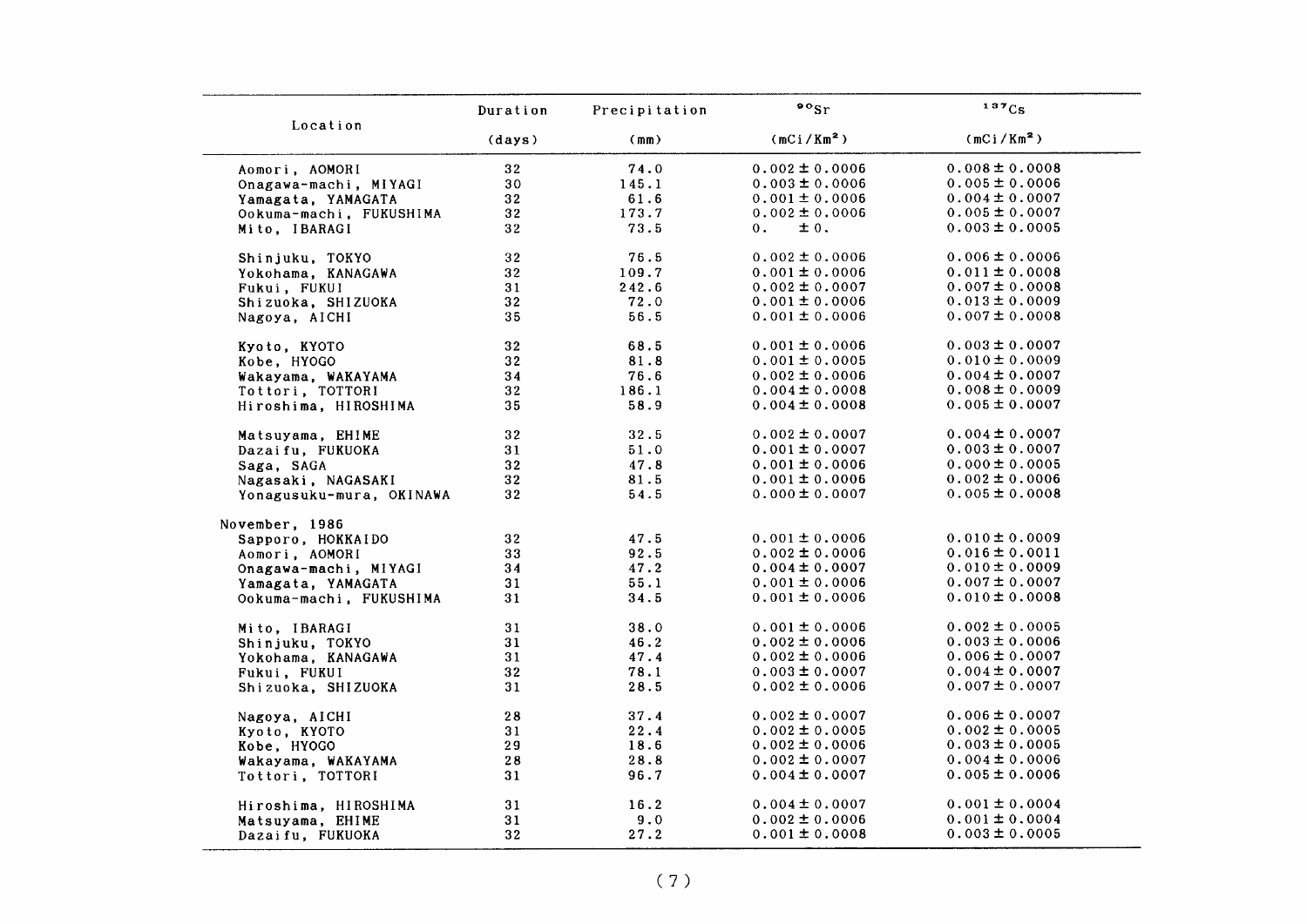|                          | Duration | Precipitation | $\bullet$ $\circ$ Sr   | 137Cs                  |  |
|--------------------------|----------|---------------|------------------------|------------------------|--|
| Location                 | (days)   | (mm)          | (mCi/Km <sup>2</sup> ) | (mCi/Km <sup>2</sup> ) |  |
| Saga, SAGA               | 32       | 24.2          | $0.002 \pm 0.0006$     | $0.002 \pm 0.0004$     |  |
| Nagasaki, NAGASAKI       | 31       | 18.0          | $0.002 \pm 0.0006$     | $0.001 \pm 0.0004$     |  |
| Yonagusuku-mura, OKINAWA | 32       | 154.0         | $0.002 \pm 0.0006$     | $0.006 \pm 0.0006$     |  |
| December, 1986           |          |               |                        |                        |  |
| Sapporo, HOKKAIDO        | 26       | 43.0          | $0.001 \pm 0.0006$     | $0.006 \pm 0.0008$     |  |
| Aomori, AOMORI           | 36       | 101.5         | $0.004 \pm 0.0007$     | $0.013 \pm 0.0010$     |  |
| Onagawa-machi, MIYAGI    | 35       | 64.2          | $0.002 \pm 0.0007$     | $0.008 \pm 0.0008$     |  |
| Yamagata, YAMAGATA       | 36       | 33.8          | $0.002 \pm 0.0007$     | $0.007 \pm 0.0008$     |  |
| Yamagata, YAMAGATA       | 37       | 76.0          | $0.001 \pm 0.0006$     | $0.003 \pm 0.0006$     |  |
| Ookuma-machi, FUKUSHIMA  | 26       | 43.8          | $0.001 \pm 0.0005$     | $0.004 \pm 0.0006$     |  |
| Shinjuku, TOKYO          | 36       | 141.4         | $0.003 \pm 0.0007$     | $0.014 \pm 0.0010$     |  |
| Yokohama, KANAGAWA       | 32       | 133.1         | $0.001 \pm 0.0006$     | $0.011 \pm 0.0009$     |  |
| Fukui, FUKUI             | 36       | 177.6         | $0.001 \pm 0.0006$     | $0.006 \pm 0.0007$     |  |
| Shizuoka, SHIZUOKA       | 36       | 207.0         | $0.000 \pm 0.0005$     | $0.008 \pm 0.0009$     |  |
| Nagoya, AICHI            | 36       | 111.7         | $0.001 \pm 0.0006$     | $0.007 \pm 0.0007$     |  |
| Kyoto, KYOTO             | 36       | 42.1          | $0.001 \pm 0.0006$     | $0.003 \pm 0.0007$     |  |
| Kobe, HYOGO              | 29       | 61.5          | $0.002 \pm 0.0006$     | $0.003 \pm 0.0006$     |  |
| Wakayama, WAKAYAMA       | 38       | 108.0         | $0.001 \pm 0.0006$     | $0.005 \pm 0.0008$     |  |
| Tottori, TOTTORI         | 37       | 195.7         | $0.003 \pm 0.0007$     | $0.008 \pm 0.0009$     |  |
| Hiroshima, HIROSHIMA     | 37       | 69.0          | $0.004 \pm 0.0007$     | $0.002 \pm 0.0005$     |  |
| Matsuyama, EHIME         | 36       | 66.5          | $0.001 \pm 0.0006$     | $0.003 \pm 0.0007$     |  |
| Dazaifu, FUKUOKA         | 36       | 77.4          | $0.002 \pm 0.0006$     | $0.002 \pm 0.0007$     |  |
| Saga, SAGA               | 35       | 92.7          | $0.002 \pm 0.0006$     | $0.002 \pm 0.0007$     |  |
| Nagasaki, NAGASAKI       | 36       | 94.5          | $0.002 \pm 0.0006$     | $0.002 \pm 0.0006$     |  |
| Yonagusuku-mura, OKINAWA | 37       | 173.0         | $0.002 \pm 0.0006$     | $0.003 \pm 0.0007$     |  |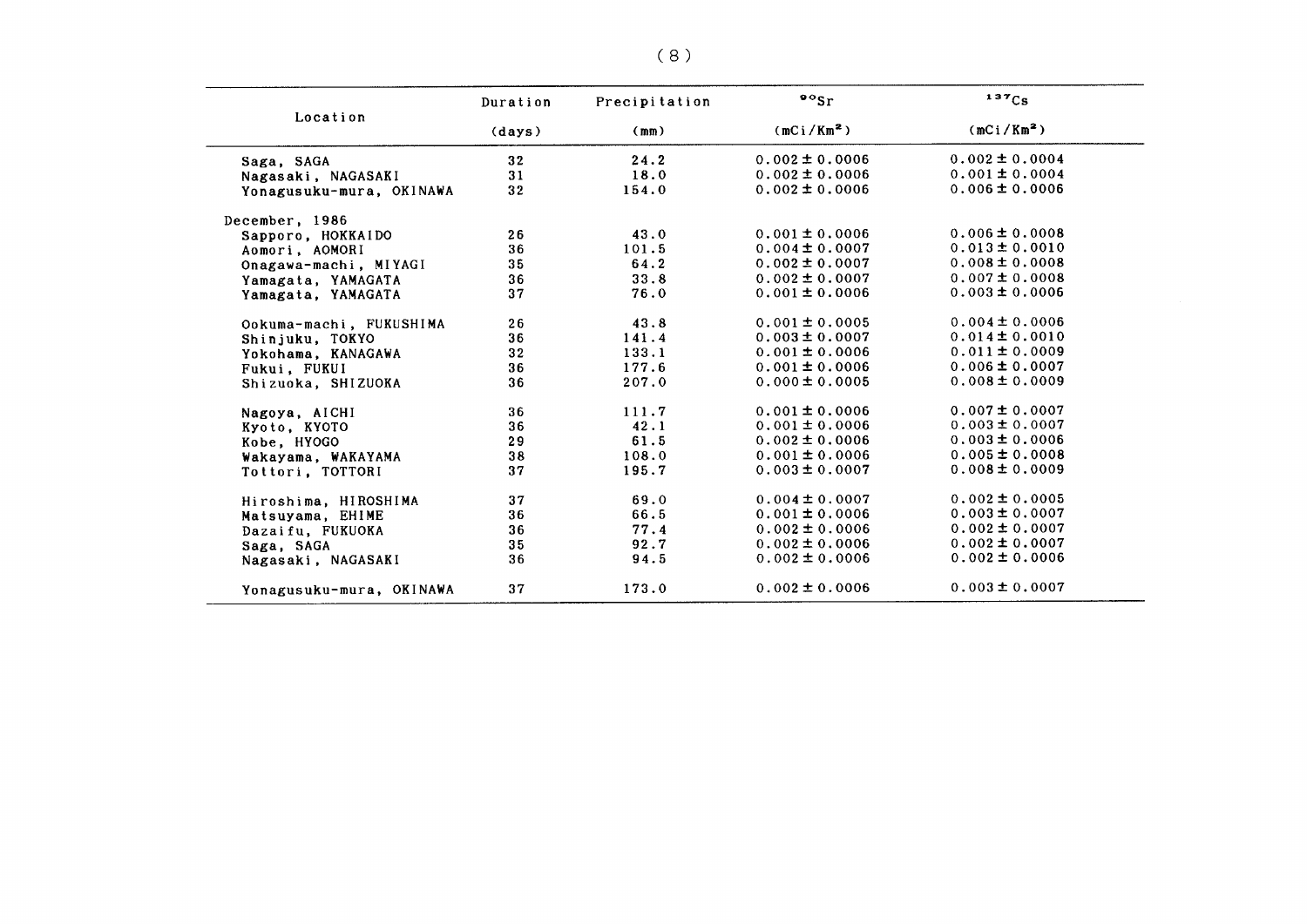#### (1)-2 Strontium-90 and Cesium-137in Rain and Dry Fallout(for VHO program) (from Jan.1986 to Dec.1986)

-COntinued from NO.76 0f this publication-

|                      | Duration | Precipitation | $\frac{80}{5}$         | 137Cs                  |  |
|----------------------|----------|---------------|------------------------|------------------------|--|
| Location             | (days)   | (mm)          | (mCi/Km <sup>2</sup> ) | (mCi/Km <sup>2</sup> ) |  |
| January, 1986        |          |               |                        |                        |  |
| Chiba, CHIBA         | 29       | 46.5          | $0.000 \pm 0.0005$     | $0.004 \pm 0.0005$     |  |
| JUly, 1986           |          |               |                        |                        |  |
| Niigata, NIIGATA     | 32       | 99.1          | $0.002 \pm 0.0006$     | $0.037 \pm 0.0015$     |  |
| Kanazawa, ISHIKAWA   | 33       | 333.5         | $0.001 \pm 0.0006$     | $0.036 \pm 0.0016$     |  |
| Nagano, NAGANO       | 32       | 141.9         | $0.001 \pm 0.0006$     | $0.023 \pm 0.0013$     |  |
| Okayama, OKAYAMA     | 32       | 100.1         | $0.002 \pm 0.0006$     | $0.020 \pm 0.0012$     |  |
| Yamaguchi, YAMAGUCHI | 32       | 399.0         | $0.002 \pm 0.0006$     | $0.033 \pm 0.0015$     |  |
| Kochi, KOCHI         | 33       | 271.0         | $0.003 \pm 0.0006$     | $0.097 \pm 0.0024$     |  |
| Kagoshima, KAGOSHIMA | 32       | 371.5         | $0.003 \pm 0.0006$     | $0.006 \pm 0.0007$     |  |
| August, 1986         |          |               |                        |                        |  |
| Akita, AKITA         | 20       | 109.4         | $0.002 \pm 0.0005$     | $0.016 \pm 0.0011$     |  |
| Chiba, CHIBA         | 29       | 246.9         | $0.002 \pm 0.0006$     | $0.021 \pm 0.0011$     |  |
| Niigata, NIIGATA     | 32       | 42.2          | $0.002 \pm 0.0006$     | $0.011 \pm 0.0009$     |  |
| Kanazawa, ISHIKAWA   | 29       | 34.5          | $0.001 \pm 0.0006$     | $0.012 \pm 0.0010$     |  |
| Nagano, NAGANO       | 32       | 121.4         | $0.004 \pm 0.0007$     | $0.014 \pm 0.0010$     |  |
| Osaka, OSAKA         | 33       | 105.5         | $0.001 \pm 0.0006$     | $0.008 \pm 0.0008$     |  |
| Okayama, OKAYAMA     | 32       | 34.5          | $0.000 \pm 0.0005$     | $0.005 \pm 0.0007$     |  |
| Yamaguchi, YAMAGUCHI | 33       | 80.0          | $0.003 \pm 0.0007$     | $0.026 \pm 0.0013$     |  |
| Kochi, KOCHI         | 32       | 199.2         | $0.005 \pm 0.0007$     | $0.024 \pm 0.0012$     |  |
| Kagoshima, KAGOSHIMA | 32       | 66.5          | $0.004 \pm 0.0008$     | $0.005 \pm 0.0007$     |  |
| September, 1986      |          |               |                        |                        |  |
| Akita, AKITA         | 43       | 197.8         | $0.001 \pm 0.0005$     | $0.027 \pm 0.0012$     |  |
| Chiba, CHIBA         | 31       | 212.2         | $0.001 \pm 0.0006$     | $0.006 \pm 0.0006$     |  |
| Niigata, NIIGATA     | 31       | 87.9          | $0.003 \pm 0.0006$     | $0.010 \pm 0.0008$     |  |
| Kanazawa, ISHIKAWA   | 33       | 121.0         | $0.003 \pm 0.0010$     | $0.012 \pm 0.0012$     |  |
| Nagano, NAGANO       | 31       | 119.4         | $0.000 \pm 0.0006$     | $0.005 \pm 0.0006$     |  |
| Osaka, OSAKA         | 30       | 89.6          | $0.002 \pm 0.0006$     | $0.006 \pm 0.0006$     |  |
| Okayama, OKAYAMA     | 31       | 100.3         | $0.000 \pm 0.0005$     | $0.004 \pm 0.0007$     |  |
| Yamaguchi, YAMAGUCHI | 31       | 286.0         | $0.002 \pm 0.0006$     | $0.006 \pm 0.0007$     |  |
| Kochi, KOCHI         | 31       | 248.4         | $0.002 \pm 0.0006$     | $0.009 \pm 0.0008$     |  |
| Kagoshima, KAGOSHIMA | 31       | 173.5         | $0.002 \pm 0.0006$     | $0.002 \pm 0.0006$     |  |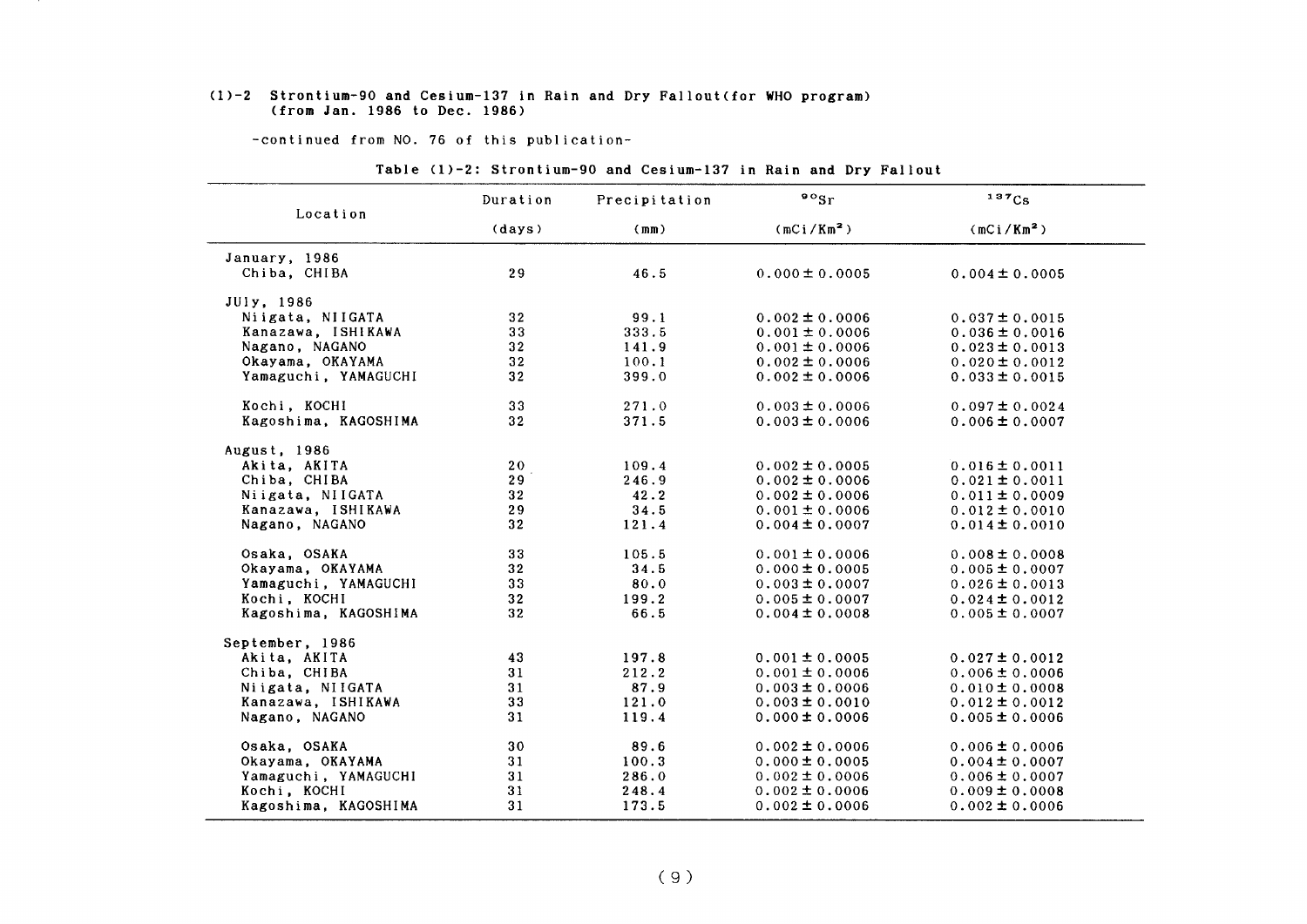|                      | Duration        | Precipitation | $\cdot \cdot$          | 137Cs                  |
|----------------------|-----------------|---------------|------------------------|------------------------|
| Location             | (days)          | (mn)          | (mCi/Km <sup>2</sup> ) | (mCi/Km <sup>2</sup> ) |
| October, 1986        |                 |               |                        |                        |
| Akita, AKITA         | 32              | 126.8         | $0.002 \pm 0.0006$     | $0.015 \pm 0.0010$     |
| Chiba, CHIBA         | 35              | 125.8         | $0.001 \pm 0.0008$     | $0.003 \pm 0.0007$     |
| Niigata, NIIGATA     | 32 <sub>2</sub> | 101.3         | $0.002 \pm 0.0006$     | $0.012 \pm 0.0009$     |
| Kanazawa, ISHIKAWA   | 36              | 245.5         | $0.002 \pm 0.0006$     | $0.012 \pm 0.0009$     |
| Nagano, NAGANO       | 35              | 23.4          | $0.002 \pm 0.0006$     | $0.004 \pm 0.0005$     |
| Osaka, OSAKA         | 32              | 80.8          | $0.002 \pm 0.0006$     | $0.005 \pm 0.0007$     |
| Okayama, OKAYAMA     | 32 <sub>2</sub> | 30.1          | $0.001 \pm 0.0006$     | $0.006 \pm 0.0008$     |
| Yamaguchi, YAMAGUCHI | 32              | 49.5          | $0.001 \pm 0.0007$     | $0.005 \pm 0.0008$     |
| Kochi, KOCHI         | 32 <sub>2</sub> | 72.5          | $0.003 \pm 0.0022$     | $0.005 \pm 0.0007$     |
| Kagoshima, KAGOSHIMA | 32              | 71.5          | $0.003 \pm 0.0007$     | $0.002 \pm 0.0006$     |
| November, 1986       |                 |               |                        |                        |
| Akita, AKITA         | 31              | 200.7         | $0.002 \pm 0.0006$     | $0.024 \pm 0.0012$     |
| Chiba, CHIBA         | 28              | 35.8          | $0.000 \pm 0.0005$     | $0.003 \pm 0.0005$     |
| Niigata, NIIGATA     | 31              | 68.1          | $0.001 \pm 0.0006$     | $0.007 \pm 0.0007$     |
| Kanazawa, ISHIKAWA   | 26              | 117.0         | $0.002 \pm 0.0006$     | $0.005 \pm 0.0007$     |
| Nagano, NAGANO       | 28              | 11.2          | $0.002 \pm 0.0006$     | $0.003 \pm 0.0006$     |
| Osaka, OSAKA         | 32              | 25.4          | $0.001 \pm 0.0005$     | $0.004 \pm 0.0006$     |
| Okayama, OKAYAMA     | 31              | 12.0          | $0.001 \pm 0.0006$     | $0.001 \pm 0.0004$     |
| Yamaguchi, YAMAGUCHI | 31              | 13.5          | $0.002 \pm 0.0006$     | $0.002 \pm 0.0005$     |
| Kochi, KOCHI         | 31              | 27.7          | $0.004 \pm 0.0006$     | $0.002 \pm 0.0005$     |
| Kagoshima, KAGOSHIMA | 31              | 26.5          | $0.004 \pm 0.0006$     | $0.003 \pm 0.0005$     |
| December, 1986       |                 |               |                        |                        |
| Akita, AKITA         | 32 <sub>2</sub> | 125.1         | $0.001 \pm 0.0007$     | $0.012 \pm 0.0010$     |
| Chiba, CHIBA         | 36              | 107.9         | $0.002 \pm 0.0007$     | $0.005 \pm 0.0007$     |
| Niigata, NIIGATA     | 37              | 82.3          | $0.003 \pm 0.0007$     | $0.006 \pm 0.0007$     |
| Kanazawa, ISHIKAWA   | 38              | 256.5         | $0.002 \pm 0.0007$     | $0.011 \pm 0.0009$     |
| Nagano, NAGANO       | 35              | 38.5          | $0.000 \pm 0.0005$     | $0.007 \pm 0.0008$     |
| Osaka, OSAKA         | 37              | 81.1          | $0.001 \pm 0.0006$     | $0.003 \pm 0.0007$     |
| Okayama, OKAYAMA     | 36              | 49.2          | $0.000 \pm 0.0006$     | $0.005 \pm 0.0008$     |
| Yamaguchi, YAMAGUCHI | 36              | 87.0          | $0.001 \pm 0.0006$     | $0.003 \pm 0.0007$     |
| Kochi, KOCHI         | 37              | 157.8         | $0.004 \pm 0.0007$     | $0.009 \pm 0.0009$     |
| Kagoshima, KAGOSHIMA | 36              | 109.5         | $0.003 \pm 0.0007$     | $0.001 \pm 0.0006$     |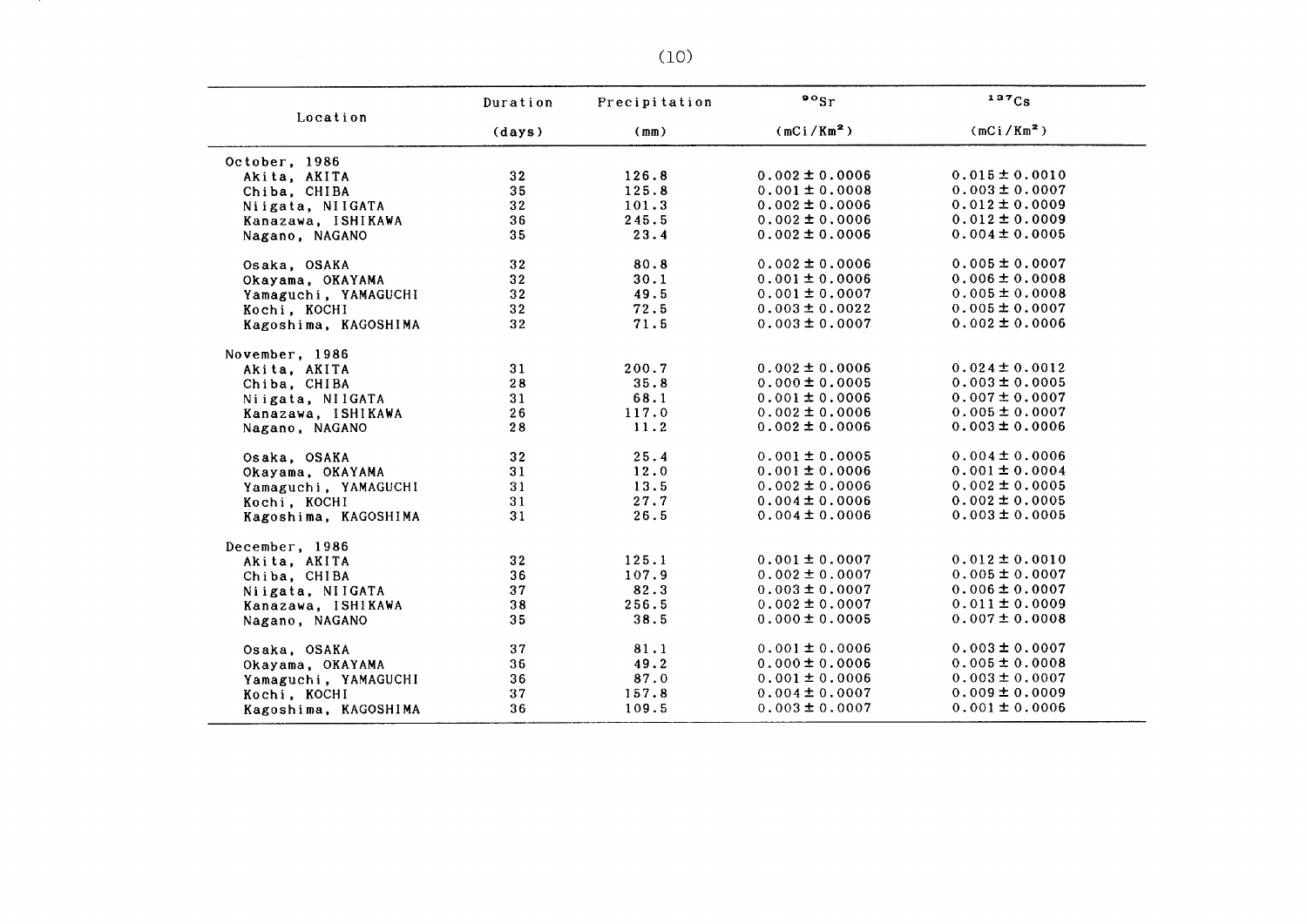#### (2) Strontium-90 and Cesium-137 in Airborne Dust (from Apr.1986 to Dec.1986)

-COntinued from NO.76 0f this publication-

| Location                      | Sampling<br>period | Absorption<br>volume | $\frac{80}{5}$             | 137Cs                      |
|-------------------------------|--------------------|----------------------|----------------------------|----------------------------|
|                               |                    | $(m^3)$              | $(10^{-3} \text{pCi/m}^3)$ | $(10^{-3} \text{pCi/m}^3)$ |
| April $\sim$ JUly, 1986       |                    |                      |                            |                            |
| Ookuma-machi, FUKUSHIMA       | $4 \sim 7$         | 12,744               | $0.3 \pm 0.03$             | $\pm 0.1$<br>13.           |
| Niigata, NIIGATA              | $4 \sim 7$         | 13,251               | $0.1 \pm 0.02$             | $\pm 0.1$<br>11.           |
| $JUly \sim$ October, 1986     |                    |                      |                            |                            |
| Ookuma-machi, FUKUSHIMA       | $7 \sim 10$        | 12,208               | $0.02 \pm 0.02$            | $0.1 \pm 0.02$             |
| Niigata, NIIGATA              | $7 \sim 10$        | 13,874               | $0.01 \pm 0.02$            | $0.1 \pm 0.01$             |
| Fukui. FUKUI                  | $7 \sim 10$        | 15,873               | $0.01 \pm 0.01$            | $0.1 \pm 0.01$             |
| Hamaoka-machi, SHIZUOKA       | $7 \sim 10$        | 10,900               | $0.0 \pm 0.02$             | $0.1 \pm 0.02$             |
| Nagoya, AICHI                 | $7 \sim 10$        | 9,079                | $0.0 \pm 0.03$             | $0.1 \pm 0.02$             |
| Kyoto, KYOTO                  | $7 \sim 10$        | 6,729                | $0.03 \pm 0.04$            | $0.2 \pm 0.04$             |
| Osaka, OSAKA                  | $7 \sim 10$        | 13,709               | $0.01 \pm 0.02$            | $0.1 \pm 0.01$             |
| Kobe, HYOGO                   | $7 \sim 10$        | 10,365               | $0.0 \pm 0.02$             | $0.1 \pm 0.02$             |
| Tottori, TOTTORI              | $7 \sim 10$        | 11,172               | $0.0 \pm 0.02$             | $0.2 \pm 0.02$             |
| Hiroshima, HIROSHIMA          | $7 \sim 10$        | 11,044               | $0.02 \pm 0.02$            | $0.1 \pm 0.02$             |
| Nagasaki, NAGASAKI            | $7 \sim 10$        | 10,012               | $0.03 \pm 0.03$            | $0.02 \pm 0.02$            |
| $October \sim December, 1986$ |                    |                      |                            |                            |
| Fukui, FUKUI                  | $10 \sim 12$       | 17.546               | $0.01 \pm 0.01$            | $0.04 \pm 0.01$            |
| Hamaoka-machi, SHIZUOKA       | $10 \sim 12$       | 12,536               | $0.02 \pm 0.02$            | $0.3 \pm 0.03$             |
| Nagoya, AICHI                 | $10 \sim 12$       | 9,602                | $0.04 \pm 0.03$            | $0.1 \pm 0.02$             |
| Kobe, HYOGO                   | $10 \sim 12$       | 9,752                | $0.0 \pm 0.03$             | $0.0 \pm 0.02$             |
| Hiroshima, HIROSHIMA          | $10 \sim 12$       | 11,468               | $0.0 \pm 0.02$             | $0.1 \pm 0.02$             |

#### Table (2): Strontium-90 and Cesium-137 in Airborne Dust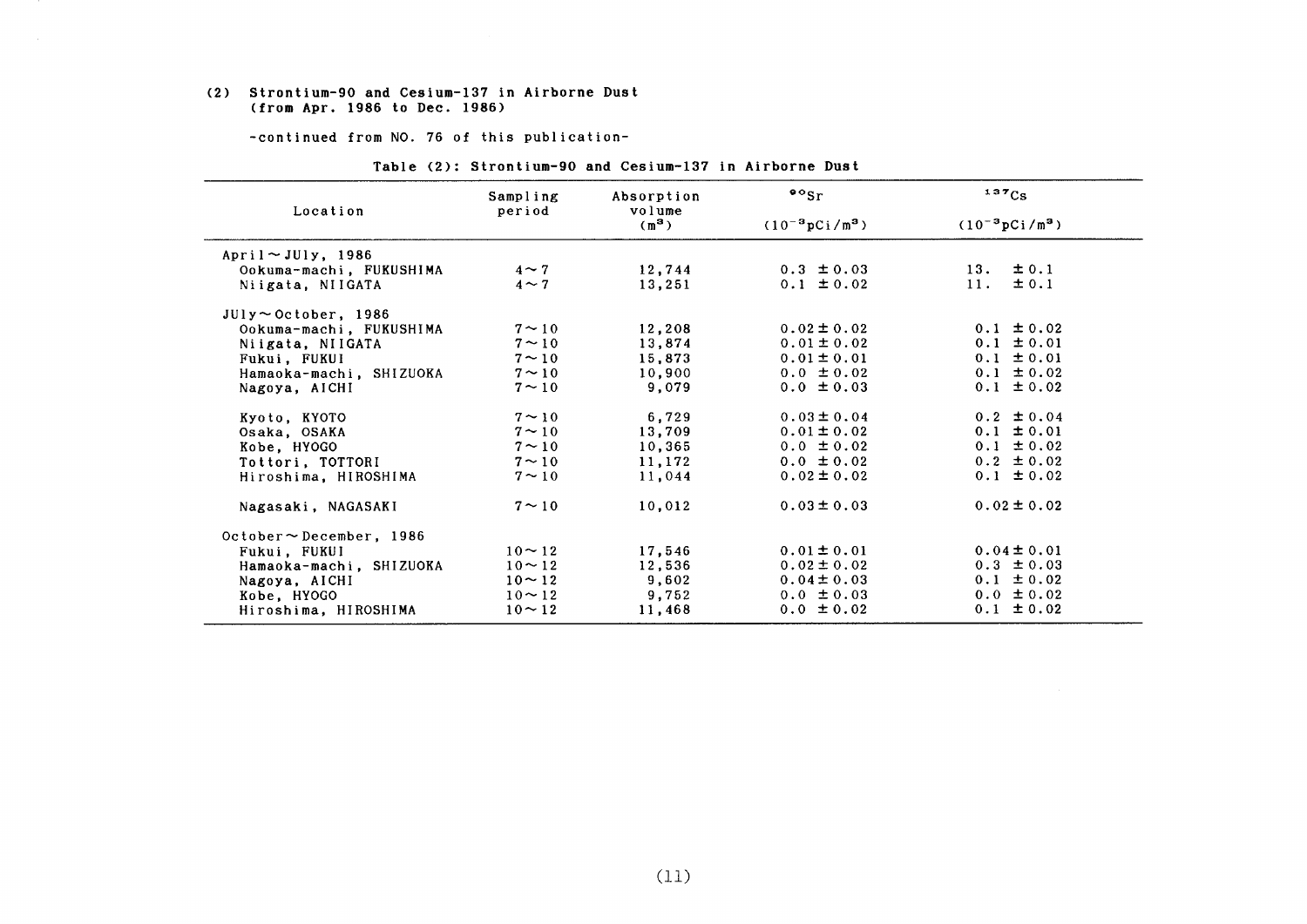#### (3) Strontium-90 and Cesium-137in Service Water (from Jul.1986 to Dee.1986)

-COntinued from NO.76 0f this publication-

|                        |     | $\cdot$ $\cdot$ sr | 137Cs             |
|------------------------|-----|--------------------|-------------------|
| Location               | pH  | $(pCi / \ell)$     | $(pCi / \ell)$    |
| (Source Water)         |     |                    |                   |
| August, 1986           |     |                    |                   |
| Kyoto, KYOTO           | 7.6 | $0.16 \pm 0.007$   | $0.06 \pm 0.004$  |
| December, 1986         |     |                    |                   |
| Tsukui-machi, KANAGAWA | 8.1 | $0.02 \pm 0.003$   | $0.002 \pm 0.002$ |
| Nagano, NAGANO         | 7.1 | $0.05 \pm 0.005$   | $0.01 \pm 0.002$  |
| Inuyama, AICHI         | 6.9 | $0.11 \pm 0.006$   | $0.01 \pm 0.002$  |
| Moriguchi, OSAKA       | 7.0 | $0.13 \pm 0.007$   | $0.02 \pm 0.003$  |
| (Tap Water)            |     |                    |                   |
| JUly, 1986             |     |                    |                   |
| Fukushima, FUKUSHIMA   | 6.6 | $0.13 \pm 0.006$   | $0.02 \pm 0.003$  |
| August, 1986           |     |                    |                   |
| Kyoto, KYOTO           | 7.5 | $0.16 \pm 0.007$   | $0.04 \pm 0.004$  |
| October, 1986          |     |                    |                   |
| Sendai, MIYAGI         | 6.7 | $0.08 \pm 0.005$   | $0.01 \pm 0.003$  |
| December, 1986         |     |                    |                   |
| Wakkanai, HOKKAIDO     | 6.6 | $0.07 \pm 0.005$   | $0.003 \pm 0.003$ |
| Aomori, AOMORI         | 7.2 | $0.04 \pm 0.004$   | $0.01 \pm 0.002$  |
| Akita, AKITA           | 6.9 | $0.11 \pm 0.006$   | $0.01 \pm 0.002$  |
| Fukushima, FUKUSHIMA   | 6.5 | $0.14 \pm 0.007$   | $0.01 \pm 0.002$  |
| Mito, IBARAGI          | 7.7 | $0.07 \pm 0.005$   | $0.01 \pm 0.003$  |
| Yokohama, KANAGAWA     | 7.0 | $0.02 \pm 0.003$   | $0.01 \pm 0.002$  |
| Niigata, NIIGATA       | 7.1 | $0.13 \pm 0.007$   | $0.01 \pm 0.003$  |
| Kanazawa, ISHIKAWA     | 7.2 | $0.12 \pm 0.007$   | $0.01 \pm 0.003$  |
| Fukui, FUKUI           | 7.2 | $0.01 \pm 0.003$   | $0.004 \pm 0.003$ |
| Nagano, NAGANO         | 7.0 | $0.04 \pm 0.004$   | $0.01 \pm 0.002$  |
| Shizuoka, SHIZUOKA     | 7.2 | $0.04 \pm 0.005$   | $0.00 \pm 0.003$  |
| Nagoya, AICHI          | 6.9 | $0.09 \pm 0.007$   | $0.02 \pm 0.003$  |
| Osaka, OSAKA           | 6.8 | $0.12 \pm 0.006$   | $0.01 \pm 0.002$  |
| Kobe, HYOGO            | 6.9 | $0.11 \pm 0.006$   | $0.01 \pm 0.003$  |
| Tottori, TOTTORI       | 7.5 | $0.08 \pm 0.006$   | $0.002 \pm 0.002$ |
| Okayama, OKAYAMA       | 6.8 | $0.08 \pm 0.006$   | $0.01 \pm 0.002$  |

#### Table (3): Strontium-90 and Cesium-137 in Service Water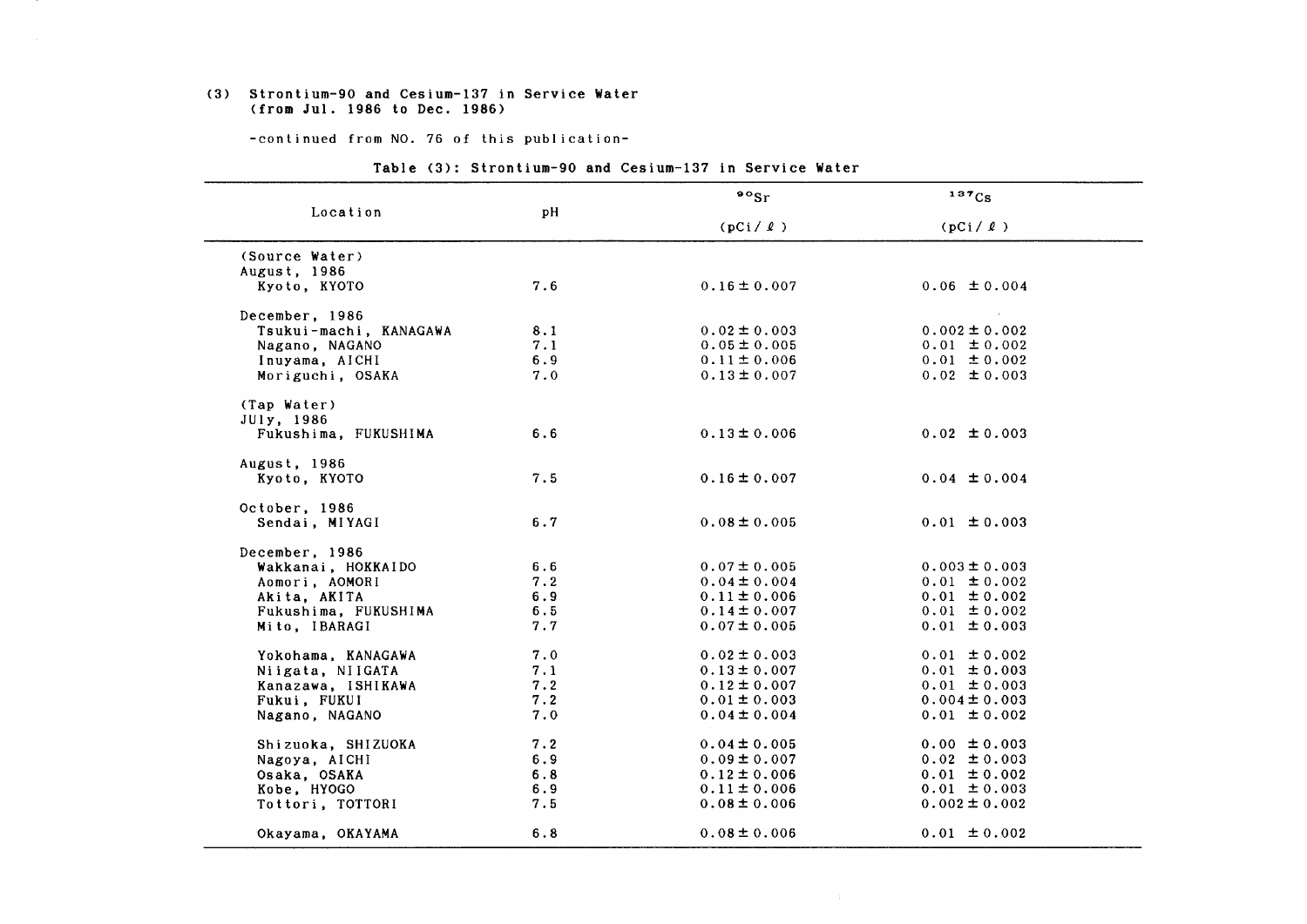|                  |     | $\cdot \cdot$ sr | $137C_S$          |  |
|------------------|-----|------------------|-------------------|--|
| Location         | рH  | $(pCi / \ell)$   | $(pCi / \ell)$    |  |
| Ube. YAMAGUCHI   | 6.8 | $0.07 \pm 0.006$ | $0.004 \pm 0.002$ |  |
| Matsuyama, EHIME | 7.4 | $0.05 \pm 0.005$ | $0.003 \pm 0.003$ |  |
| Kochi, KOCHI     | 7.3 | $0.06 \pm 0.005$ | $0.002 \pm 0.003$ |  |
| Naha, OKINAWA    | 7.7 | $0.22 \pm 0.009$ | $0.004 \pm 0.003$ |  |
|                  |     |                  |                   |  |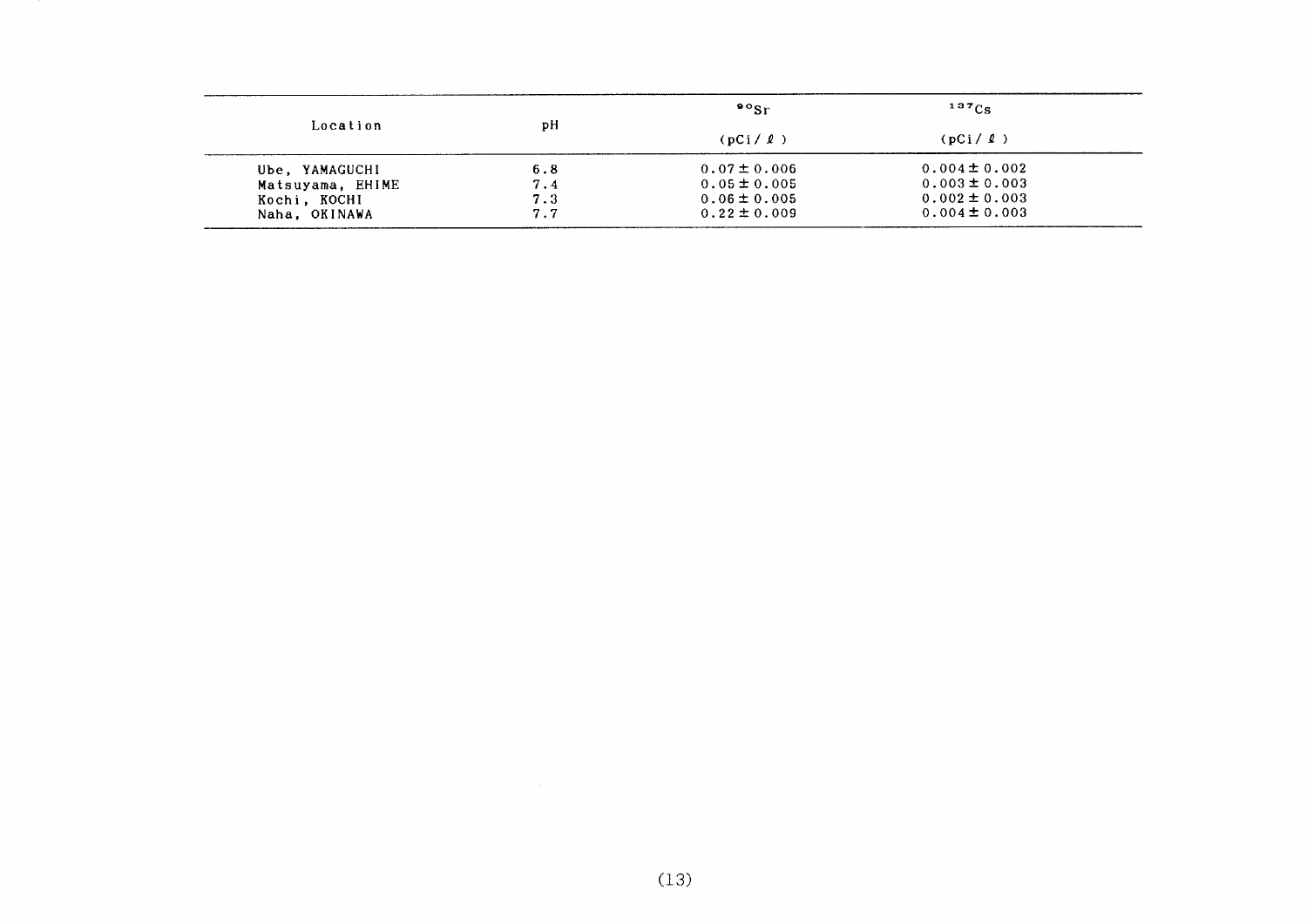#### (4) Strontium-90 and Cesium-137in Freshvater (from Aug.1986 to Dee.1986)

-continued from NO. 76 of this publication-

|  | Table (4): Strontium-90 and Cesium-137 in Freshwater |  |  |  |  |
|--|------------------------------------------------------|--|--|--|--|
|--|------------------------------------------------------|--|--|--|--|

| Location             |     | $\frac{90}{5}$   | $137C_S$         |  |  |  |
|----------------------|-----|------------------|------------------|--|--|--|
|                      | pН  | $(pCi / \ell)$   | (pCi / l)        |  |  |  |
| (Freshwater)         |     |                  |                  |  |  |  |
| August, 1986         |     |                  |                  |  |  |  |
| Akita, AKITA         | 6.8 | $0.15 \pm 0.007$ | $0.04 \pm 0.005$ |  |  |  |
|                      |     |                  |                  |  |  |  |
| September, 1986      |     |                  |                  |  |  |  |
| Fukushima, FUKUSHIMA | 6.7 | $0.06 \pm 0.005$ | $0.02 \pm 0.003$ |  |  |  |
|                      |     |                  |                  |  |  |  |
| November, 1986       |     |                  |                  |  |  |  |
| Toyanogata, NIIGATA  | 6.9 | $0.18 \pm 0.008$ | $0.04 \pm 0.004$ |  |  |  |
| Shobara, HIROSHIMA   | 6.9 | $0.06 \pm 0.005$ | $0.01 \pm 0.003$ |  |  |  |
| December, 1986       |     |                  |                  |  |  |  |
| Turuga, FUKUI        | 7.0 | $0.21 \pm 0.009$ | $0.15 \pm 0.006$ |  |  |  |
| Suwa-lake, NAGANO    | 8.2 | $0.04 \pm 0.004$ | $0.02 \pm 0.003$ |  |  |  |
|                      |     |                  |                  |  |  |  |
| Uji, KYOTO           | 6.4 | $0.01 \pm 0.003$ | $0.01 \pm 0.002$ |  |  |  |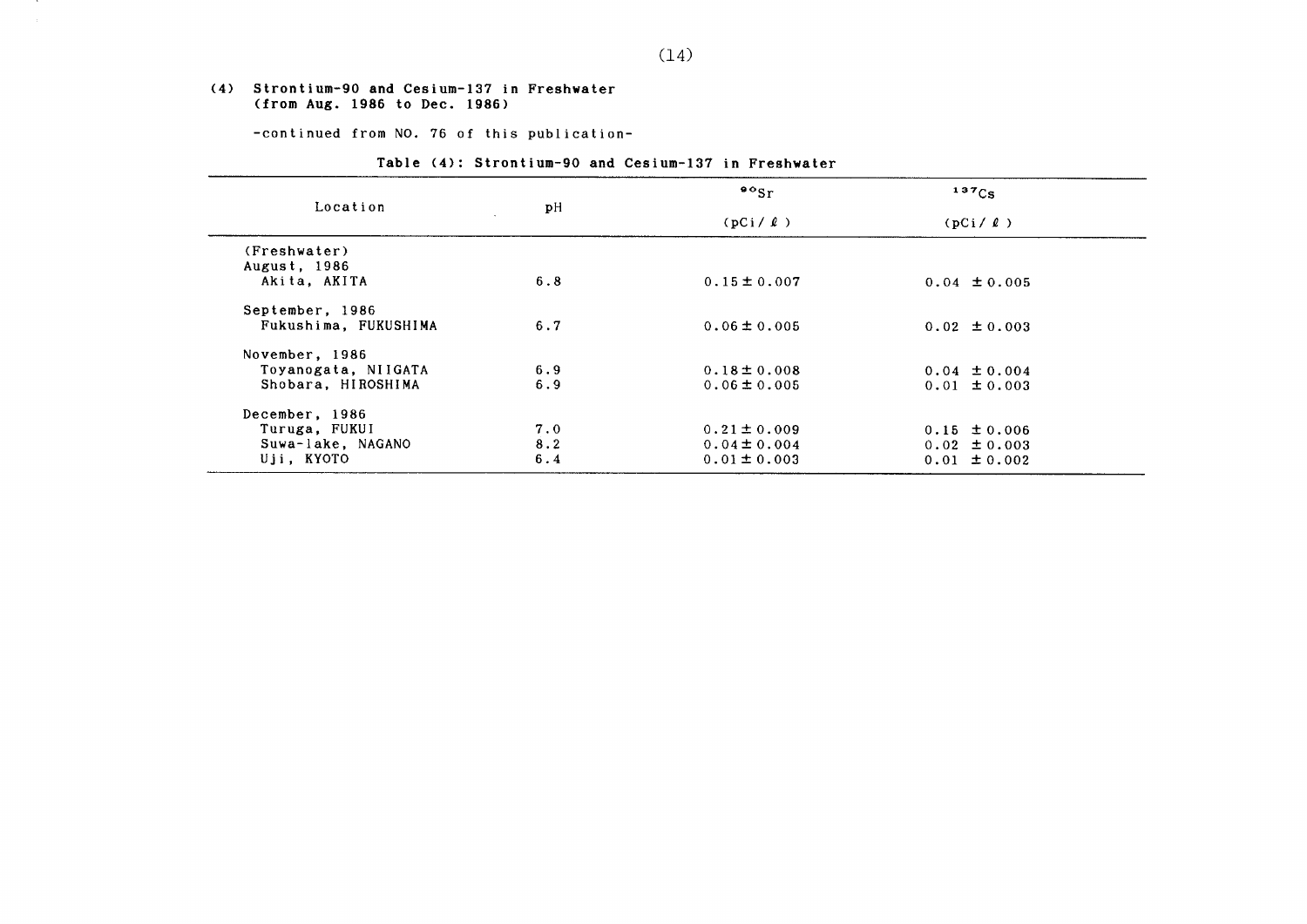#### (5) Strontium-90 and Cesium-137in Soil (fromJun.1986 to Sep.1986)

-COntinued from NO.76 of this publication-

| Location                                                | Sampling                  |                                       | $\circ \circ_{\rm Sr}$           | 137Cs                                |                                         |
|---------------------------------------------------------|---------------------------|---------------------------------------|----------------------------------|--------------------------------------|-----------------------------------------|
|                                                         | Depth<br>$(c_m)$          | (pCi/Kg)                              | $(mCi/Km^2)$                     | (pCi/Kg)                             | (mCi/Km <sup>2</sup> )                  |
| June, 1986<br>Fukushima, FUKUSHIMA<br>$^{\prime\prime}$ | $0 \sim 5$<br>$5 \sim 20$ | $\pm$ 6<br>100<br>$\pm$ 4.0<br>36     | $1.9 \pm 0.11$<br>$2.7 \pm 0.31$ | 430<br>±11<br>48<br>$\pm$ 3.9        | $8.1 \pm 0.20$<br>$3.7 \pm 0.30$        |
| JUly, 1986<br>Yamagata, YAMAGATA<br>$\mathbf{w}$        | $0 \sim 5$<br>$5 \sim 20$ | ±7<br>150<br>$\pm$ 4.7<br>48          | $6.0 \pm 0.28$<br>$11 \pm 1.0$   | 690<br>±12<br>$\pm$ 4.3<br>83        | ± 0.5<br>28<br>±0.9<br>18               |
| Katsushika, TOKYO<br>$\prime\prime$                     | $0 \sim 5$<br>$5 \sim 20$ | $\pm$ 4.4<br>42<br>$±$ 7<br>120       | $2.0 \pm 0.21$<br>$21 \pm 1.2$   | ± 9<br>360<br>$±$ 7<br>250           | ± 0.4<br>18<br>±1.3<br>46               |
| Yokohama, KANAGAWA<br>$\boldsymbol{\prime\prime}$       | $0 \sim 5$<br>$5 \sim 20$ | ±12<br>320<br>190<br>± 9              | $8.8 \pm 0.33$<br>$18 \pm 0.9$   | ±20<br>1200<br>$±$ 8<br>210          | ± 0.5<br>35<br>± 0.7<br>20              |
| Kashiwazaki, NIIGATA<br>$^{\prime\prime}$               | $0 \sim 5$<br>$5 \sim 20$ | 58<br>$\pm$ 4.8<br>±11<br>390         | $3.9 \pm 0.33$<br>$43 \pm 1.3$   | ±15<br>840<br>±20<br>1600            | ±1.0<br>57<br>±2<br>180                 |
| Fukui, FUKUI<br>$\prime\prime$                          | $0 \sim 5$<br>$5 \sim 20$ | 36<br>$\pm$ 3.7<br>± 3.6<br>25        | $1.4 \pm 0.14$<br>$3.1 \pm 0.43$ | ± 8<br>280<br>$\pm$ 4.1<br>58        | 11<br>$\pm 0.3$<br>$7.0 \pm 0.49$       |
| Gotenba, SHIZUOKA<br>$\prime\prime$                     | $0 \sim 5$<br>$5 \sim 20$ | $\pm$ 4.1<br>45<br>± 4.4<br>48        | $1.2 \pm 0.11$<br>$5.6 \pm 0.51$ | ±10<br>460<br>$±$ 7<br>200           | ± 0.3<br>12 <sub>2</sub><br>± 0.8<br>23 |
| Miyazu, KYOTO<br>$\boldsymbol{\prime\prime}$            | $0 \sim 5$<br>$5 \sim 20$ | 65<br>± 5.1<br>± 5.4<br>73            | $2.6 \pm 0.21$<br>$17 \pm 1.3$   | ±20<br>1700<br>± 8<br>220            | ±0.9<br>68<br>±1.9<br>52 <sub>2</sub>   |
| Kumatori-machi, OSAKA<br>$\boldsymbol{\prime\prime}$    | $0 \sim 5$<br>$5 \sim 20$ | ± 5.3<br>79<br>28<br>$\pm$ 4.0        | $4.5 \pm 0.30$<br>$4.4 \pm 0.64$ | ± 5.5<br>86<br>$\pm$ 4.1<br>46       | $4.9 \pm 0.31$<br>$7.4 \pm 0.66$        |
| Oota, SHIMANE<br>$\boldsymbol{\mu}$                     | $0 \sim 5$<br>$5 \sim 20$ | 1100<br>±20<br>470<br>±12             | 21<br>$\pm 0.3$<br>± 0.5<br>20   | ±30<br>3100<br>±30<br>1500           | 64<br>$\pm 0.7$<br>±1.2<br>62           |
| Tsuyama, OKAYAMA<br>$\boldsymbol{\prime\prime}$         | $0 \sim 5$<br>$5 \sim 20$ | 3.4<br>23<br>$\pm$<br>$\pm$ 3.7<br>28 | $0.8 \pm 0.12$<br>$2.5 \pm 0.33$ | $±$ 7<br>210<br>$\pm$ 4.7<br>80      | $7.3 \pm 0.24$<br>$7.2 \pm 0.42$        |
| Hiroshima, HIROSHIMA<br>$\prime\prime$                  | $0 \sim 5$<br>$5 \sim 20$ | 70<br>$\pm$ 4.7<br>$\pm$ 4.6<br>64    | $6.6 \pm 0.45$<br>$13 \pm 0.9$   | $\pm$<br>8<br>270<br>$\pm$ 4.8<br>92 | ± 0.7<br>26<br>±0.9<br>18               |
| Hagi, YAMAGUCHI<br>$\prime\prime$                       | $0 \sim 5$<br>$5 \sim 20$ | 71<br>$\pm$ 4.8<br>$\pm$ 4.7<br>57    | $3.6 \pm 0.25$<br>$16 \pm 1.3$   | 240<br>$±$ 7<br>± 6<br>160           | 12 <sup>7</sup><br>± 0.4<br>±1.7<br>45  |

 $\sim 10^{-1}$ 

Table (5): Strontium-90 and Cesium-137 in Soil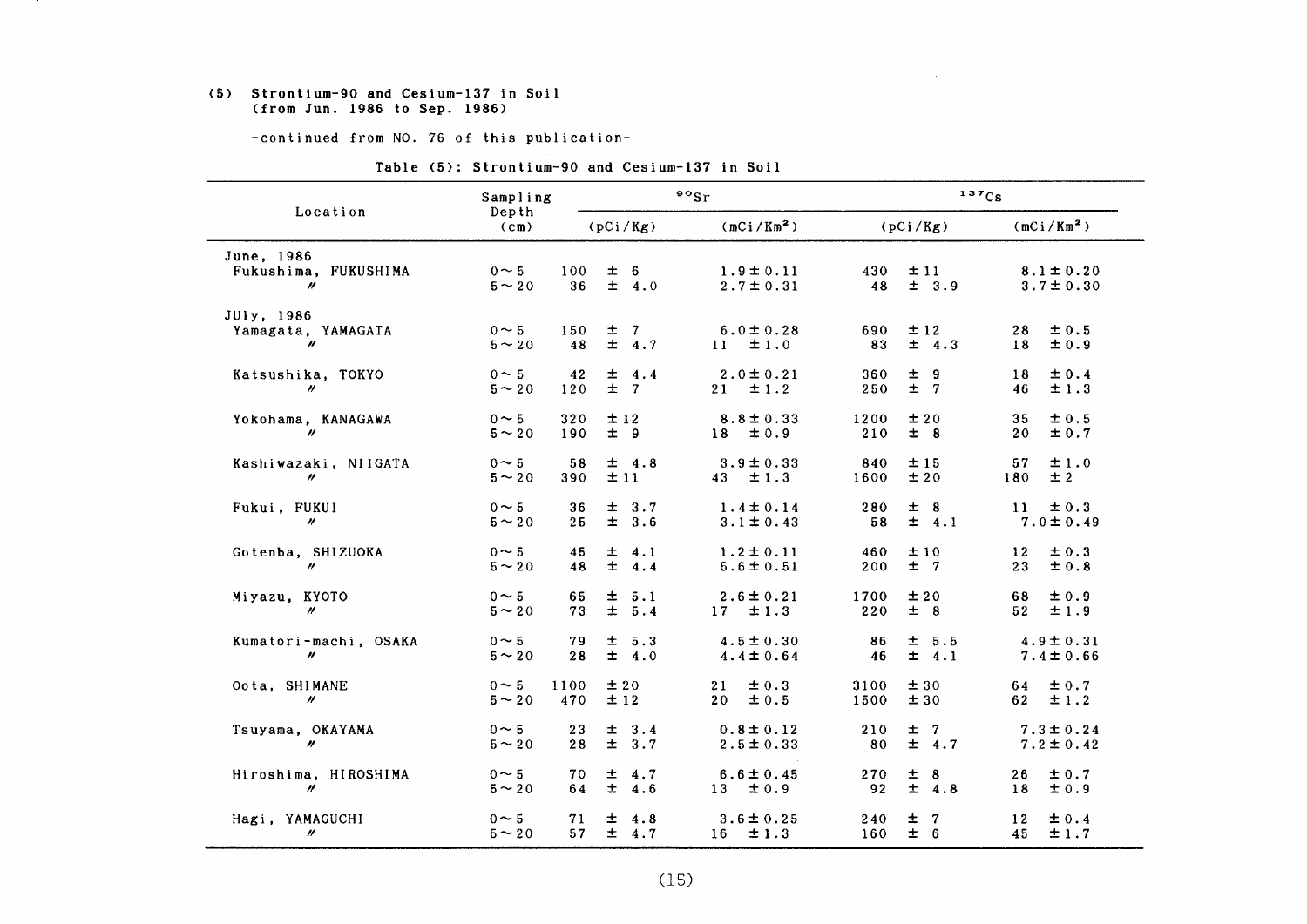| Location                                            | Sampling                   | $\cdot \cdot$                             |                                  | 137Cs                              |                                   |
|-----------------------------------------------------|----------------------------|-------------------------------------------|----------------------------------|------------------------------------|-----------------------------------|
|                                                     | Depth<br>(c <sub>m</sub> ) | (pCi/Kg)                                  | (mCi/Km <sup>2</sup> )           | (pCi/Kg)                           | (mCi/Km <sup>2</sup> )            |
| Matsuyama, EHIME<br>W                               | $0 \sim 5$<br>$5 \sim 20$  | 63<br>$\pm$ 4.6<br>$\pm$ 2.8<br>10        | $2.7 \pm 0.20$<br>$1.7 \pm 0.46$ | ±10<br>1100<br>$\pm$ 4.6<br>85     | ± 0.6<br>45<br>± 0.8<br>14        |
| Kochi, KOCHI<br>$\prime\prime$                      | $0 \sim 5$<br>$5 \sim 20$  | 280<br>±10<br>± 9<br>190                  | ±0.5<br>14<br>25<br>±1.2         | 940<br>±14<br>± 8<br>280           | ± 0.7<br>48<br>36<br>$\pm$ 1.1    |
| Fukuoka, FUKUOKA<br>$\boldsymbol{\prime\prime}$     | $0 \sim 5$<br>$5 \sim 20$  | ± 9<br>250<br>$±$ 8<br>160                | $9.7 \pm 0.36$<br>±1.1<br>$23 -$ | ±17<br>890<br>68<br>$\pm$ 4.9      | $35 \pm 0.7$<br>$9.9 \pm 0.72$    |
| August, 1986<br>Sapporo, HOKKAIDO<br>$\prime\prime$ | $0 \sim 5$<br>$5 \sim 20$  | ±10<br>340<br>280<br>± 9                  | 13<br>$\pm 0.4$<br>±1.2<br>38    | ±15<br>840<br>340<br>±10           | 31<br>±0.5<br>±1.3<br>45          |
| Aomori, AOMORI<br>$^{\prime\prime}$                 | $0 \sim 5$<br>$5 \sim 20$  | 23 <sub>1</sub><br>± 3.5<br>$6.0 \pm 3.1$ | $0.9 \pm 0.13$<br>$0.6 \pm 0.35$ | 59<br>$\pm$ 4.4<br>$3.0 \pm 1.9$   | $2.2 \pm 0.17$<br>$0.3 \pm 0.21$  |
| Sendai, MIYAGI<br>$\boldsymbol{\prime\prime}$       | $0 \sim 5$<br>$5 \sim 20$  | 73<br>$\pm$ 5.1<br>47<br>$\pm$ 4.9        | $2.9 \pm 0.20$<br>$7.1 \pm 0.73$ | ± 6<br>120<br>37<br>± 3.5          | $4.7 \pm 0.23$<br>$5.7 \pm 0.52$  |
| Kawabe-machi, AKITA<br>$\prime\prime$               | $0 \sim 5$<br>$5 \sim 20$  | 770<br>±15<br>630<br>±14                  | 17<br>$\pm 0.3$<br>±1.6<br>69    | 1800<br>±20<br>±10<br>1000         | ± 0.4<br>41<br>±2<br>110          |
| Kanazawa, ISHIKAWA<br>$\boldsymbol{\prime\prime}$   | $0 \sim 5$<br>$5 \sim 20$  | ±12.0<br>490<br>380<br>±10.0              | 20<br>$\pm 0.5$<br>±1.6<br>58    | 1600<br>±20<br>700<br>±14          | 65<br>$\pm 0.8$<br>± 2<br>110     |
| Nagano, NAGANO<br>$\boldsymbol{\prime\prime}$       | $0 \sim 5$<br>$5 \sim 20$  | ± 6.0<br>110<br>$\pm$ 6.2<br>94           | $5.4 \pm 0.32$<br>$11 \pm 0.7$   | 400<br>土 9<br>± 6<br>170           | ± 0.4<br>19<br>± 0.7<br>20        |
| Kobe, HYOGO<br>$\prime\prime$                       | $0 \sim 5$<br>$5 \sim 20$  | 27<br>± 3.6<br>$\pm$ 4.8<br>60            | $1.2 \pm 0.16$<br>$7.6 \pm 0.62$ | ± 8<br>320<br>430<br>±10           | ± 0.4<br>14<br>55<br>±1.2         |
| Kokufu-machi, TOTTORI<br>$\prime\prime$             | $0 \sim 5$<br>$5 \sim 20$  | $8.0 \pm 3.0$<br>± 3.5<br>20              | $0.6 \pm 0.21$<br>$1.7 \pm 0.29$ | $\pm$ 4.0<br>41<br>$\pm$ 4.3<br>48 | $2.9 \pm 0.28$<br>$4.0 \pm 0.36$  |
| Obama-machi, NAGASAKI<br>$\prime\prime$             | $0 \sim 5$<br>$5 \sim 20$  | ± 9<br>220<br>± 6<br>100                  | $5.6 \pm 0.24$<br>$9.9 \pm 0.59$ | ±20<br>1300<br>720<br>±14          | $\pm 0.5$<br>$32 -$<br>±1.4<br>70 |
| Kaimon-machi, KAGOSHIMA<br>$\prime\prime$           | $0 \sim 5$<br>$5 \sim 20$  | 15<br>$\pm$ 3.1<br>$6.0 \pm 2.8$          | $0.7 \pm 0.14$<br>$0.7 \pm 0.35$ | $\pm$ 3.5<br>35<br>$8.0 \pm 2.3$   | $1.6 \pm 0.16$<br>$1.0 \pm 0.28$  |
| September, 1986<br>Saga, SAGA<br>$\prime\prime$     | $0 \sim 5$<br>$5 \sim 20$  | 21<br>$\pm$ 3.3<br>$\pm$ 3.8<br>27        | $1.0 \pm 0.16$<br>$4.6 \pm 0.63$ | $\pm$ 4.1<br>35<br>±7<br>150       | $1.6 \pm 0.19$<br>$25 \pm 1.1$    |

 $(16)$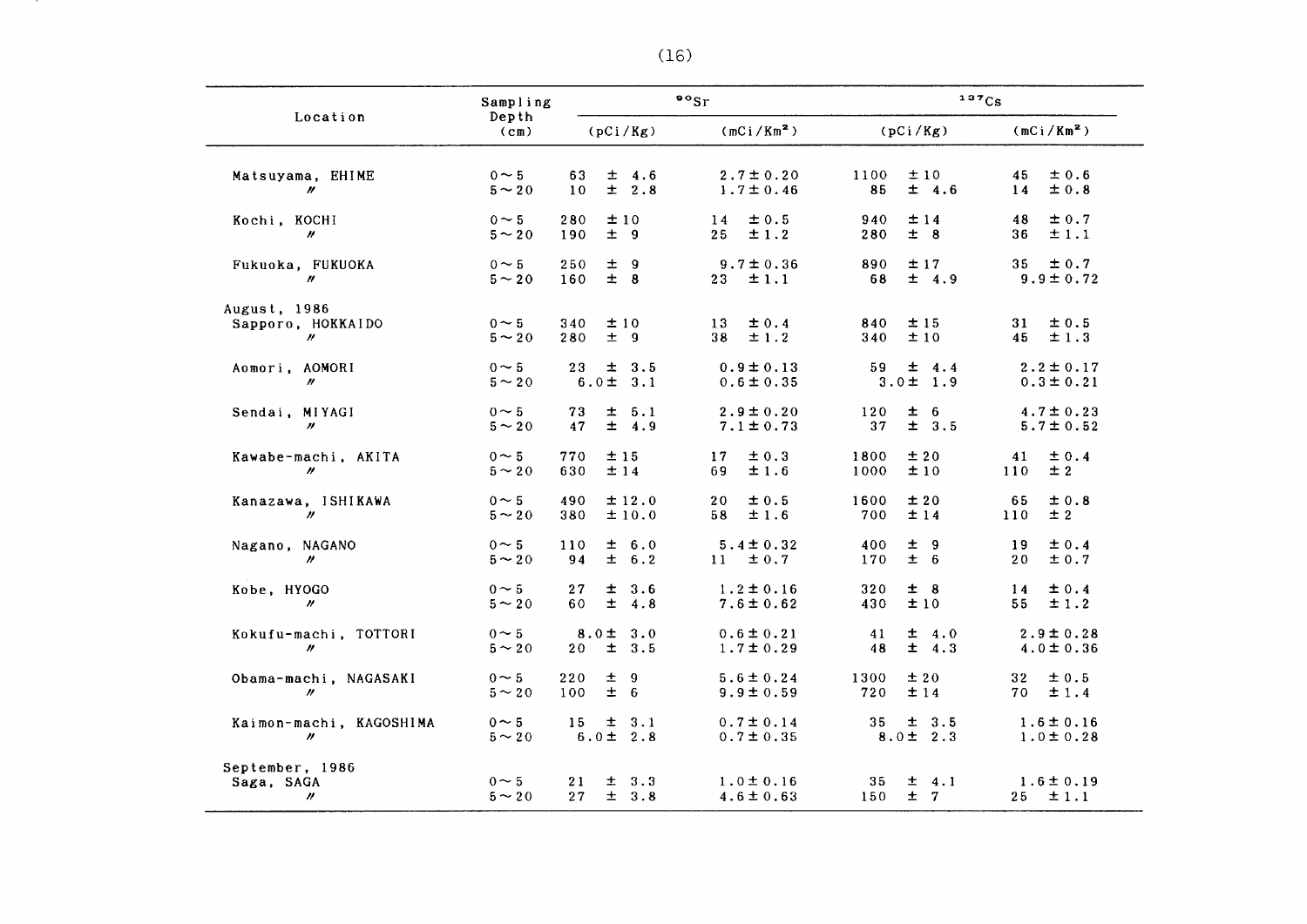#### (6) Strontium-90 and Cesium-137in Sea Vater (from Jul.1986 to Nov.1986)

-COntinued from NO.76 0f this publication-

| Location                    | Sample volume<br>analyzed | C <sub>1</sub> | $\frac{90}{5}$ r | $137C_S$         |
|-----------------------------|---------------------------|----------------|------------------|------------------|
|                             | (1)                       | (96)           | (pCi/2)          | $(pCi / \ell)$   |
| JUly, 1986                  |                           |                |                  |                  |
| Off-Niigata-Port, NIIGATA   | 42.2                      | 18.26          | $0.10 \pm 0.010$ | $0.19 \pm 0.013$ |
| Off-Moji-Port, FUKUOKA      | 40                        | 17.59          | $0.08 \pm 0.010$ | $0.13 \pm 0.012$ |
| August, 1986                |                           |                |                  |                  |
| Off-Tomari, HOKKAIDO        | 40                        | 18.72          | $0.10 \pm 0.009$ | $0.21 \pm 0.014$ |
| Mutsu-bay, AOMORI           | 40                        | 15.6           | $0.10 \pm 0.010$ | $0.20 \pm 0.013$ |
| Off-Matsukawaura, FUKUSHIMA | 40                        | 17.7           | $0.08 \pm 0.009$ | $0.17 \pm 0.013$ |
| Odawa-bay, KANAGAWA         | 40                        | 15.87          | $0.09 \pm 0.009$ | $0.16 \pm 0.012$ |
| Ise-bay, AICHI              | 40                        | 16.3           | $0.08 \pm 0.010$ | $0.16 \pm 0.012$ |
| Off-Osaka-Port, OSAKA       | 40                        | 12.4           | $0.10 \pm 0.010$ | $0.09 \pm 0.011$ |
| Yamaguchi-bay, YAMAGUCHI    | 40                        | 18.0           | $0.09 \pm 0.010$ | $0.15 \pm 0.012$ |
| Off-kaseda, KAGOSHIMA       | 40                        | 18.3           | $0.10 \pm 0.010$ | $0.14 \pm 0.012$ |
| November, 1986              |                           |                |                  |                  |
| Kinnakagusuku-bay, OKINAWA  | 40                        | 19.16          | $0.08 \pm 0.010$ | $0.11 \pm 0.011$ |

#### Table (6): Strontium-90 and Cesium-137 in Sea Water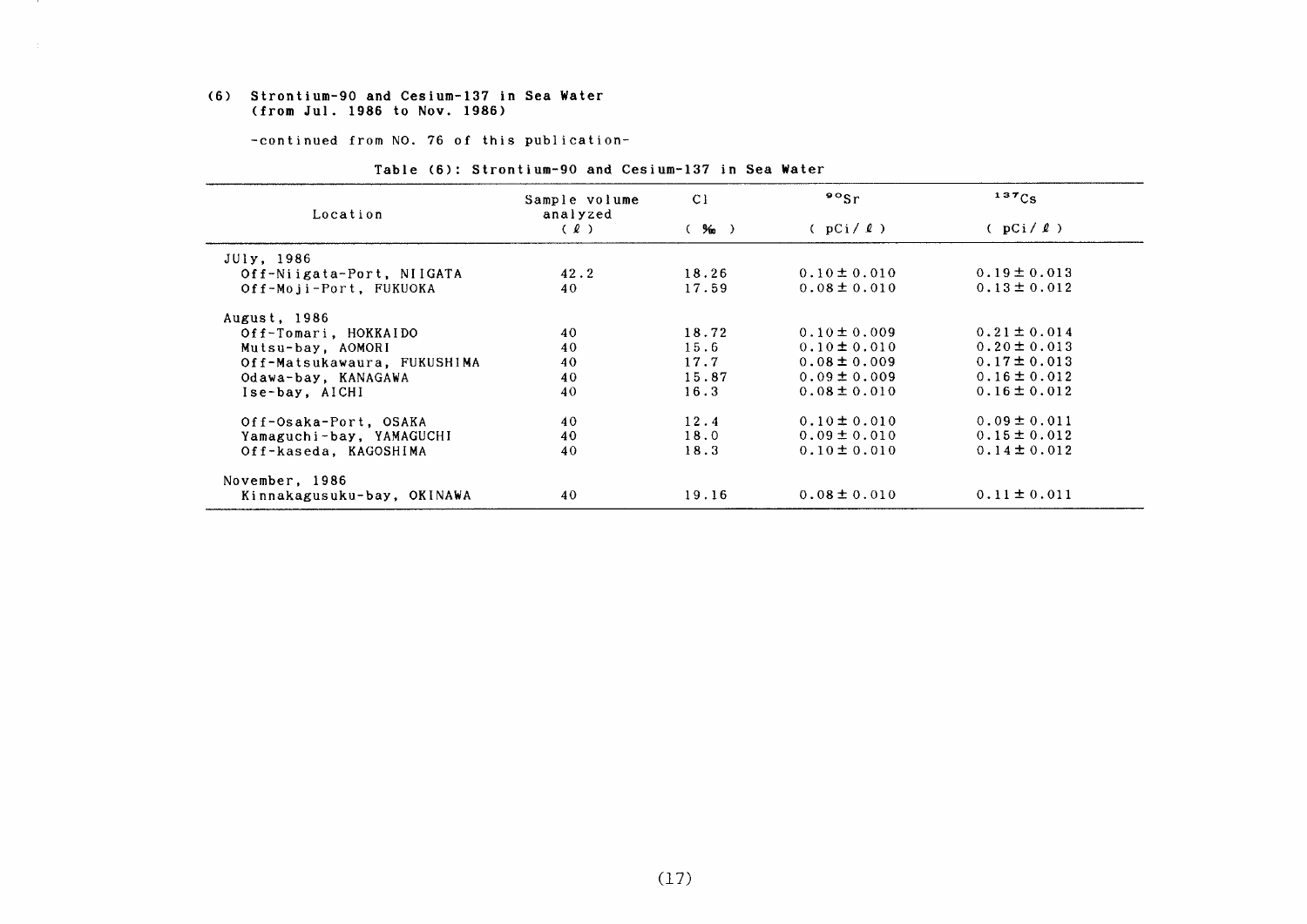#### (7) Strontium-90 and Cesium-137in Sea Sediments (from May1986 to Nov.1986)

 $\sim 10^{-11}$ 

-COntinued from NO.76 0f this publication-

#### Table (7): Strontium-90 and Cesium-137 in Sea Sediments

|                             | Depth           | $\frac{90}{ST}$ | $137C_S$                           |  |
|-----------------------------|-----------------|-----------------|------------------------------------|--|
| Location                    | (m)             | (pCi/Kg)        | (pCi/Kg)                           |  |
| May, 1986                   |                 |                 |                                    |  |
| Mutsu-bay, AOMORI           |                 | $1 \pm 2.1$     | $12 \pm 2.7$                       |  |
| JUly, 1986                  |                 |                 |                                    |  |
| Off-Tokai, IBARAGI          | 7               | 5 ± 2.3         | 18±3.1                             |  |
| Off-Niigata-Port, NIIGATA   | 30              | $4 \pm 2.2$     | $94 \pm 5.6$                       |  |
| Off-Moji-Port, FUKUOKA      | 8               | $4\pm$ 2.6      | $100 \pm 6$                        |  |
| August, 1986                |                 |                 |                                    |  |
| Off-Tomari, HOKKAIDO        |                 | $4 \pm 2.3$     | $24 \pm 3.3$                       |  |
| Mutsu-bay, AOMORI           | 11              | 9 ± 2.7         | $200 \pm 8$                        |  |
| Off-Matsukawaura, FUKUSHIMA | 5               | $4 \pm 2.3$     | $14 \pm 2.7$                       |  |
| Odawa-bay, KANAGAWA         | 7.5             | 5 ± 2.3         | $89 \pm 5.6$                       |  |
| Ise-bay, AICHI              | 20              | 6 ± 2.4         | $120 \pm 7$                        |  |
| Off-Osaka-Port, OSAKA       | 10.3            | $2 \pm 2.6$     | $150 \pm 7$                        |  |
| Yamaguchi-bay, YAMAGUCHI    | 10 <sub>1</sub> | 3 ± 2.6         | $120 \pm 6$                        |  |
| Off-kaseda, KAGOSHIMA       | 17              | $1 \pm 2.5$     | $11 \pm 2.5$<br><b>All Control</b> |  |
| November, 1986              |                 |                 |                                    |  |
| Kinnakagusuku-bay, OKINAWA  | 13.8            | $4\pm 2.8$      | $14 \pm 2.7$                       |  |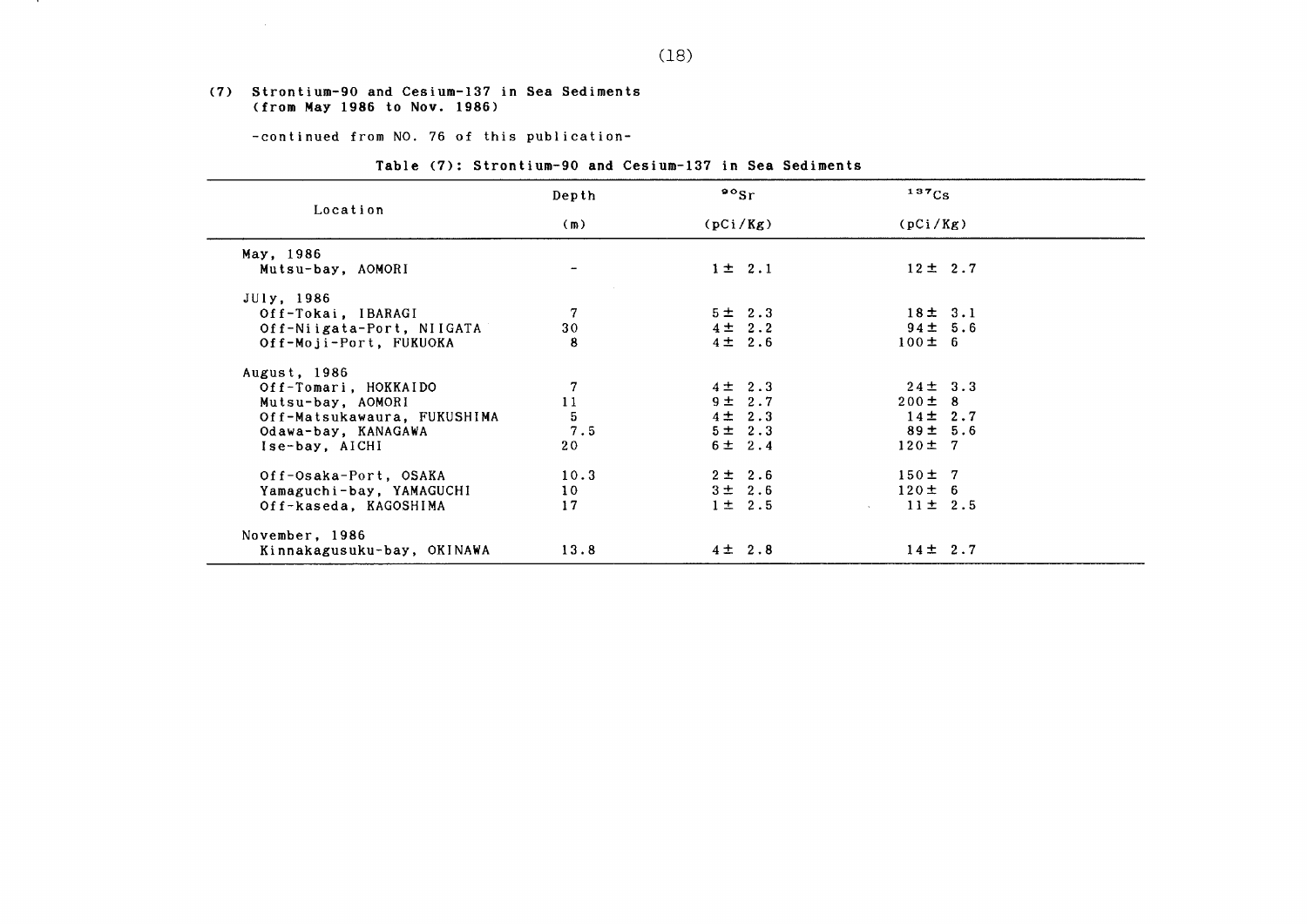#### Rain and Dry Fallout (for domestic program)  $* * *$ \* \* \*



 $Fig. 1-1$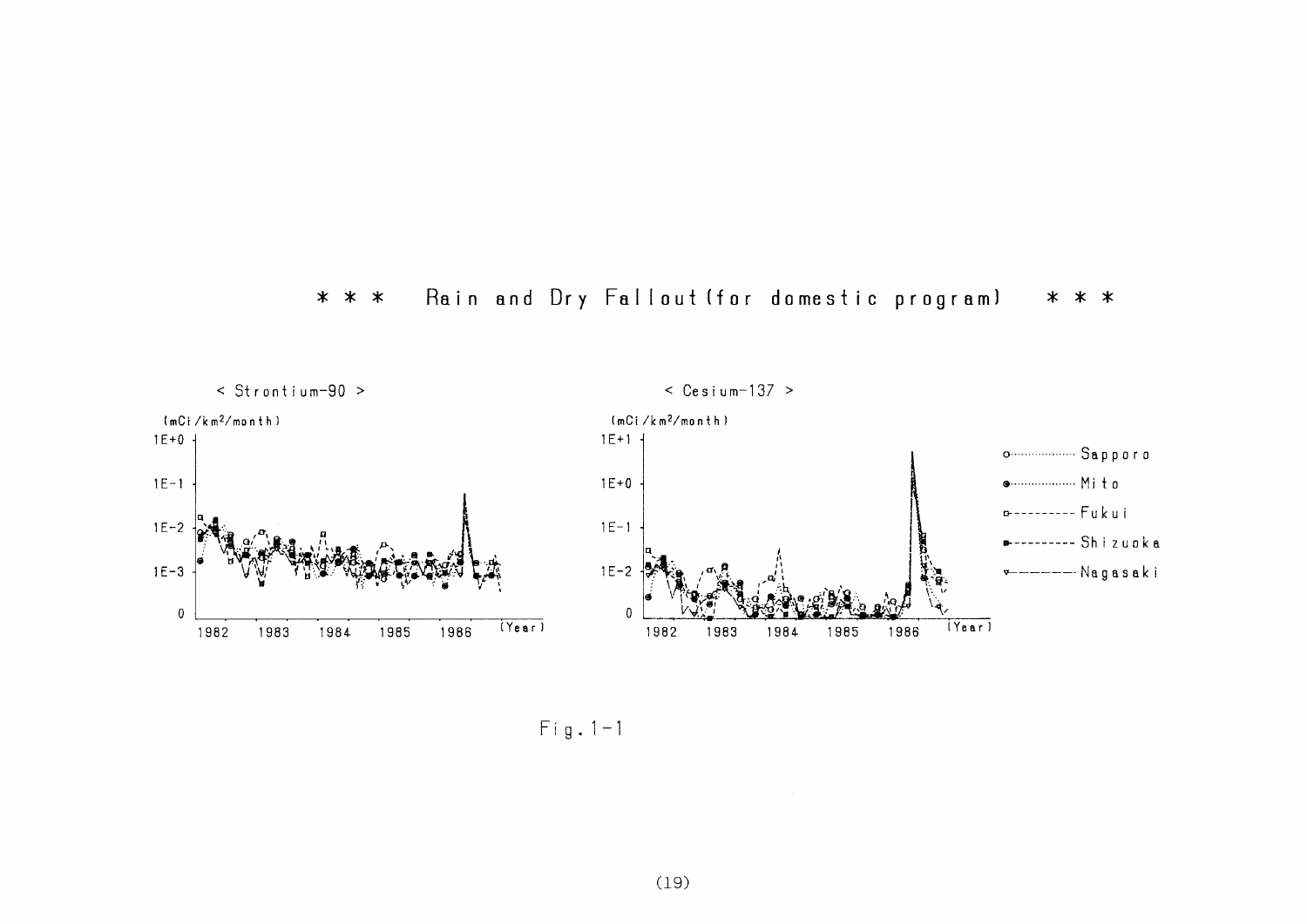



 $\mathcal{L}_{\mathcal{A}}$ 

 $Fig. 1-2$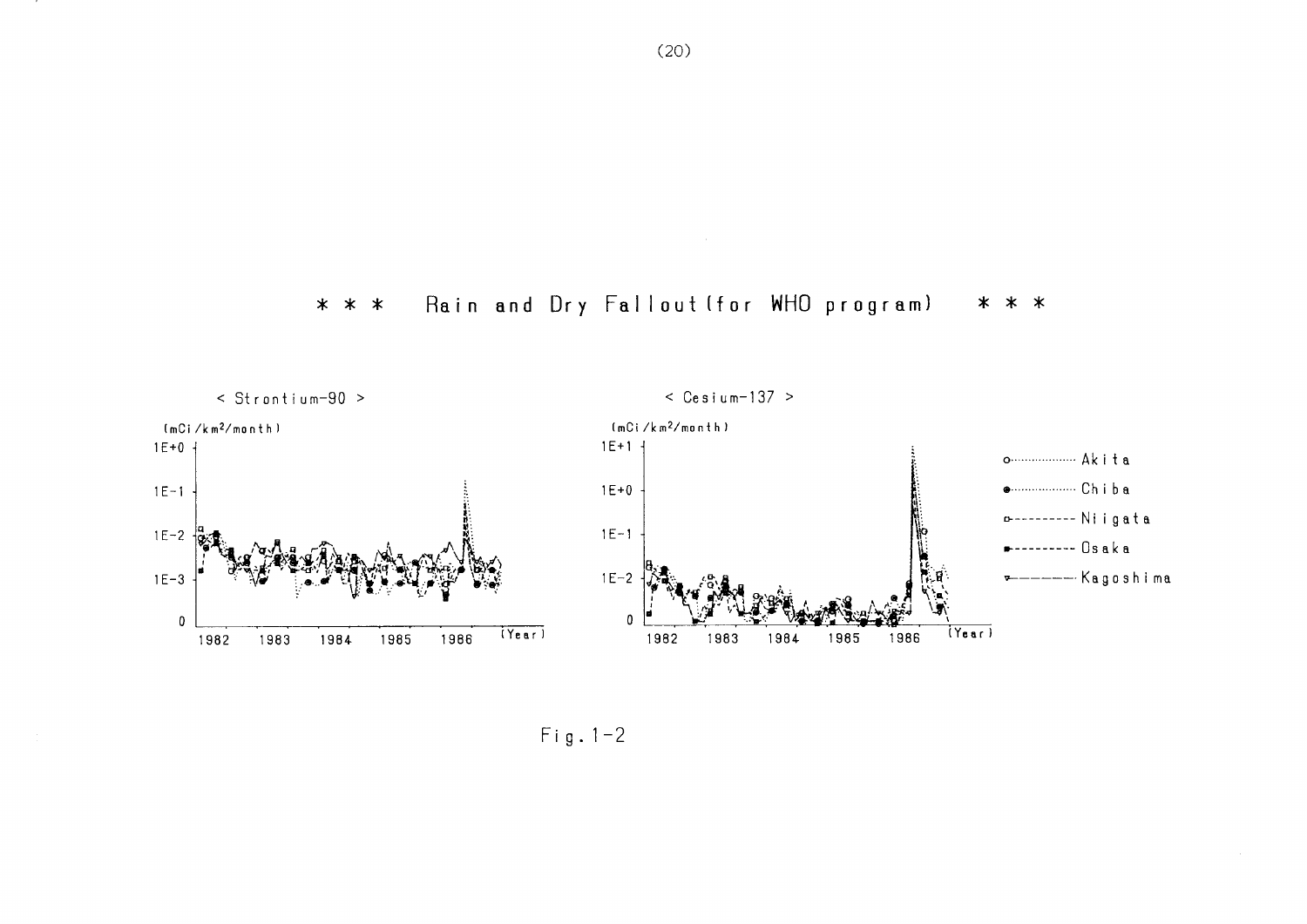



 $Fig. 2$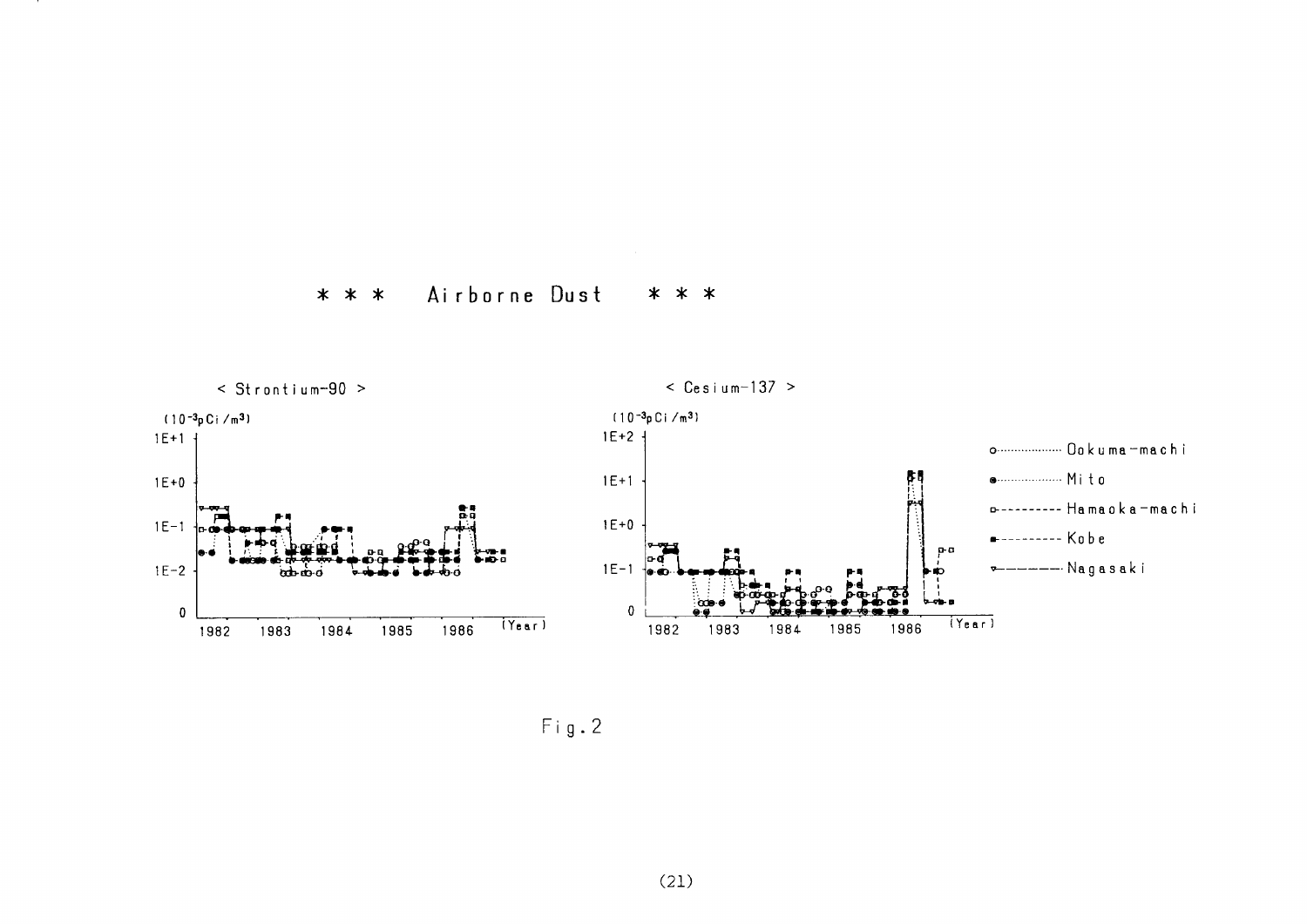



 $Fig. 3$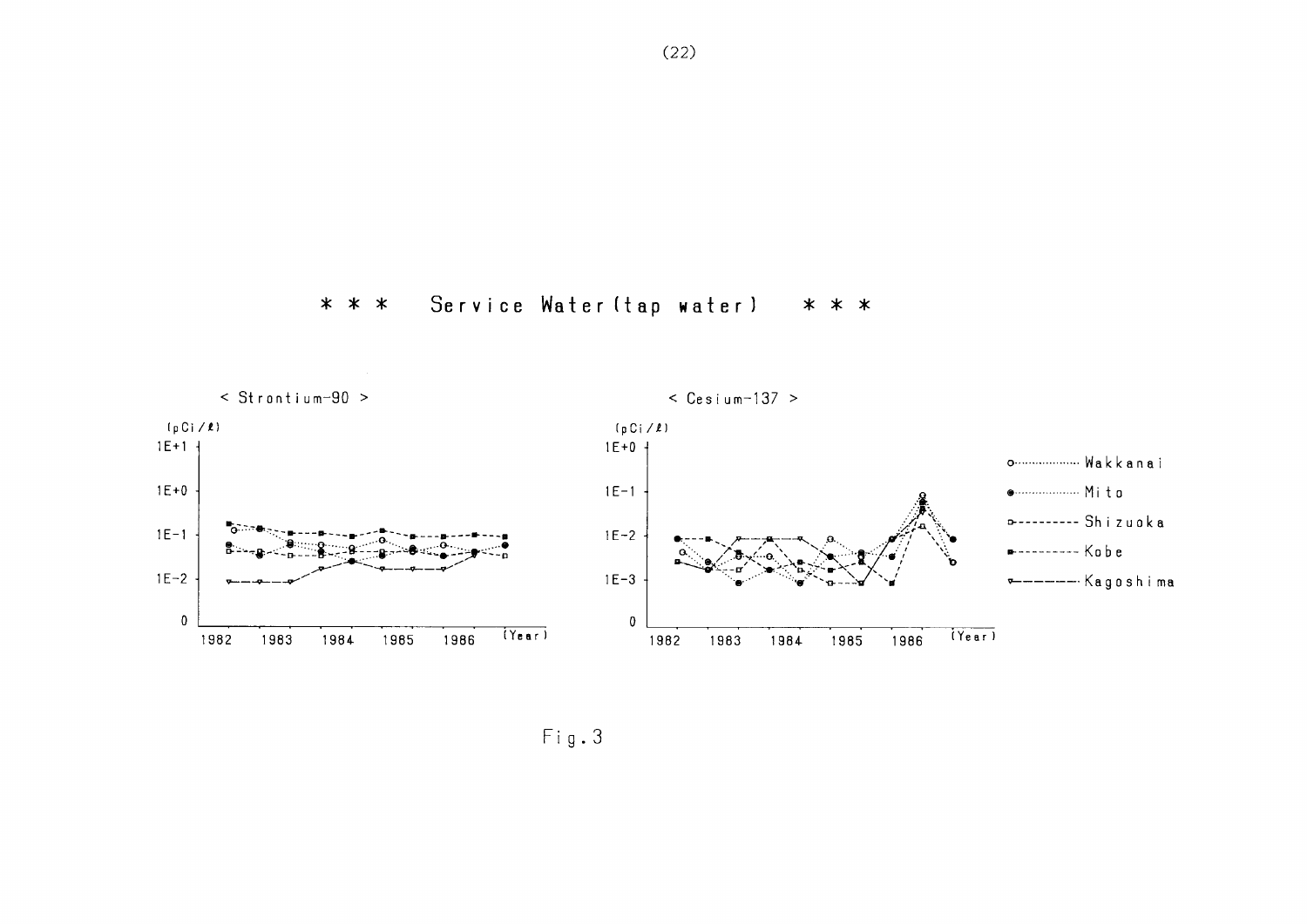#### Service Water (freshwater) \* \* \* \* \* \*



 $Fig. 4$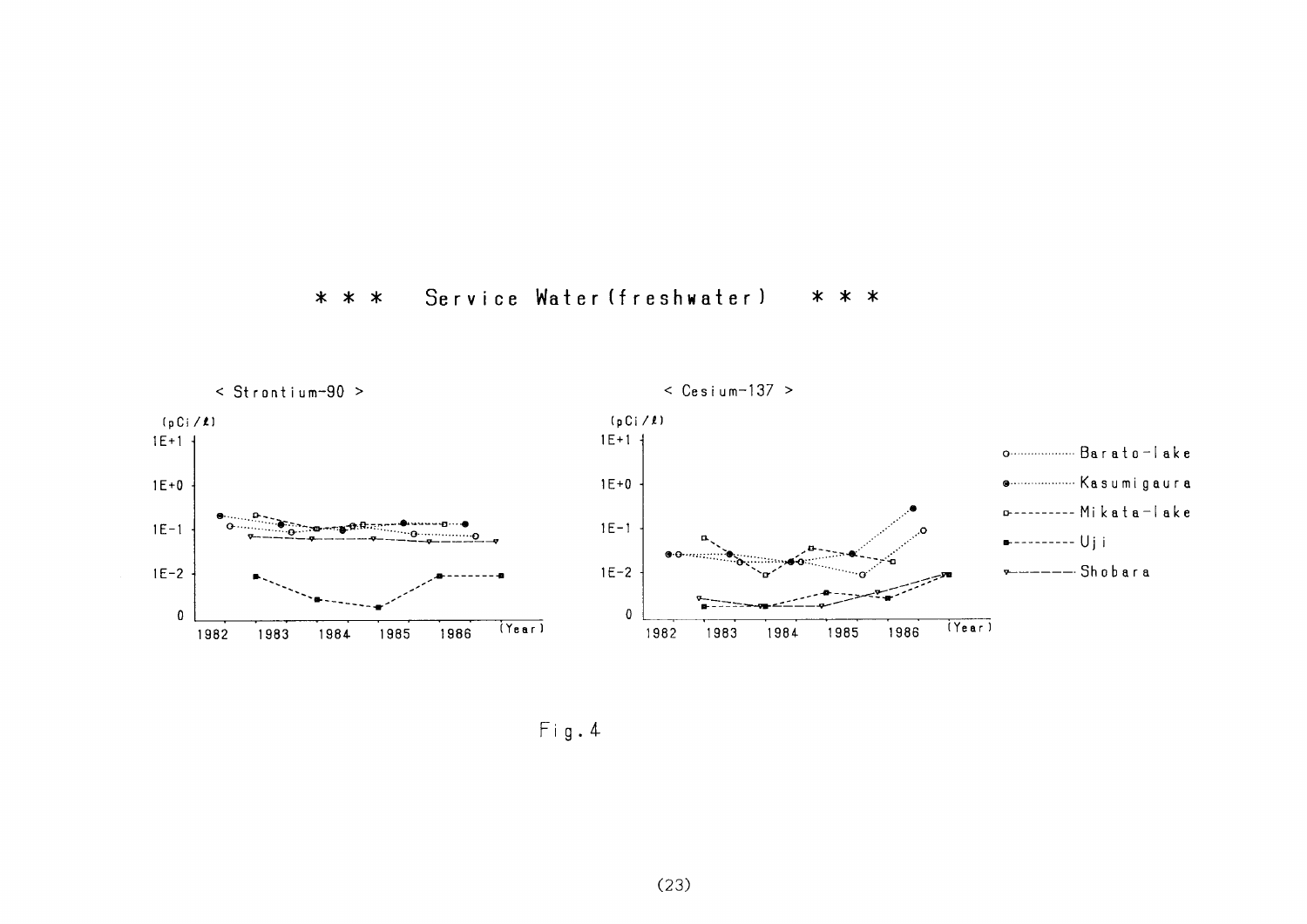



Fig.5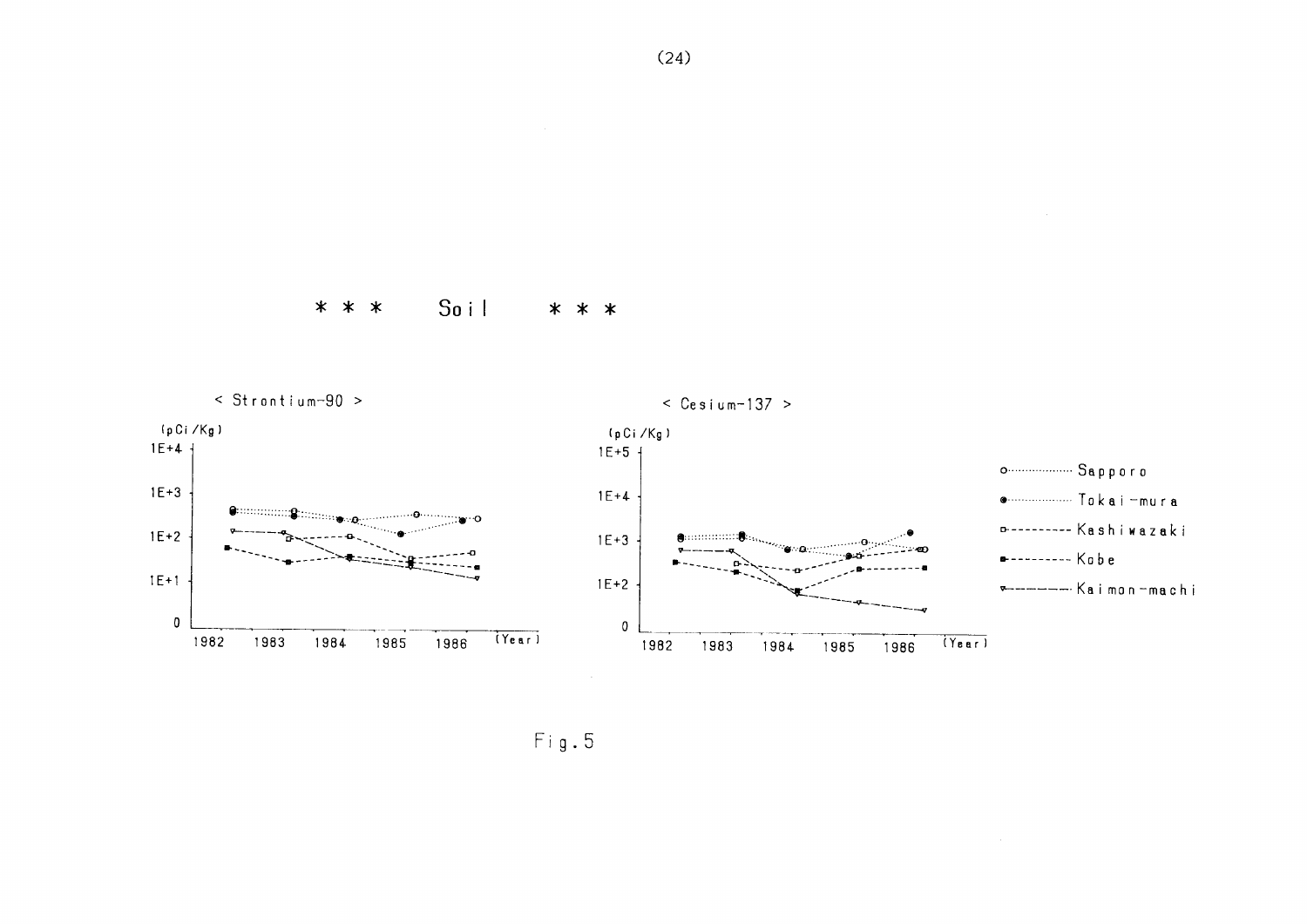Sea Water \* \* \* \* \* \*



 $\mathsf{Fig.6}$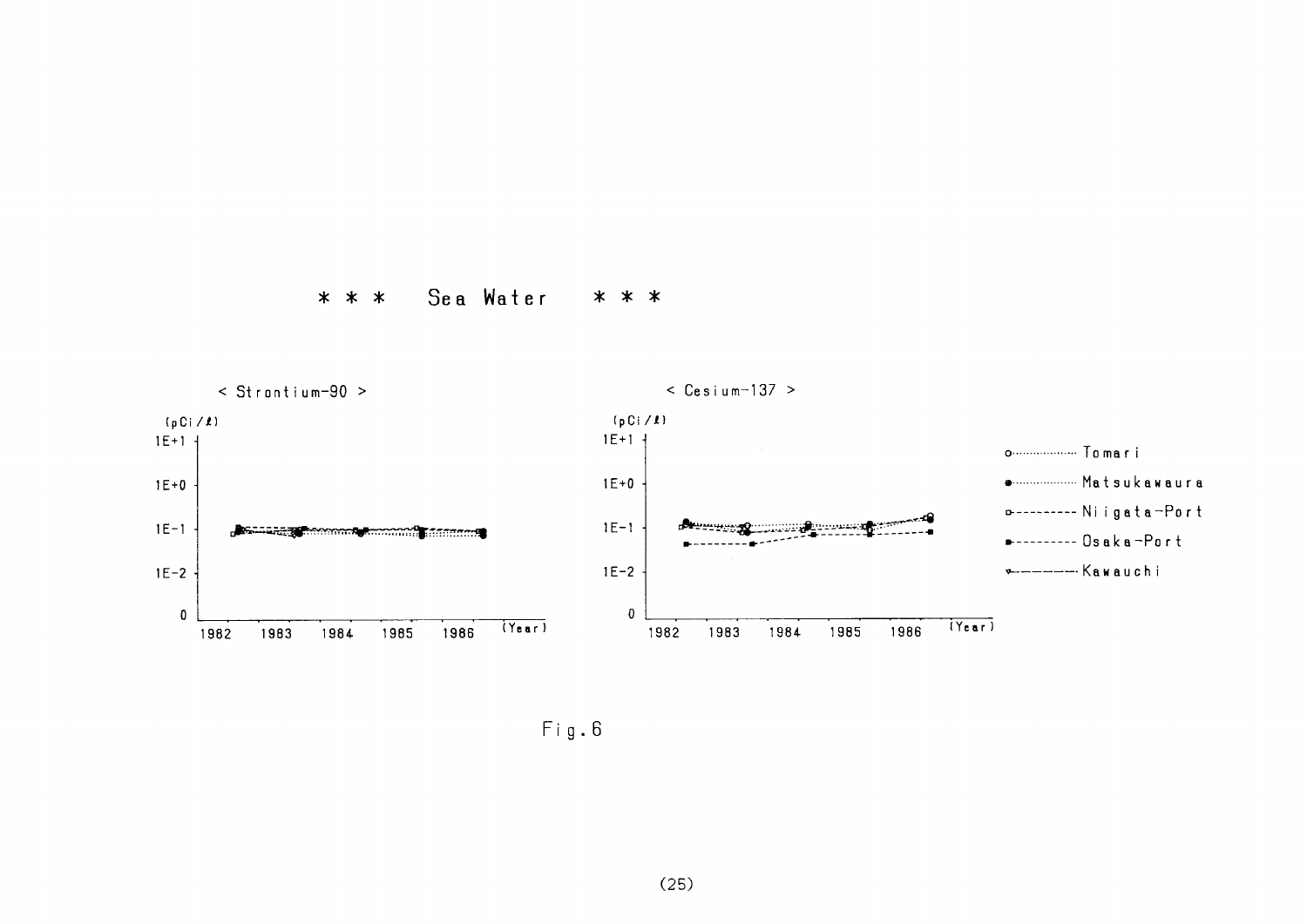



 $(26)$ 

 $Fig.7$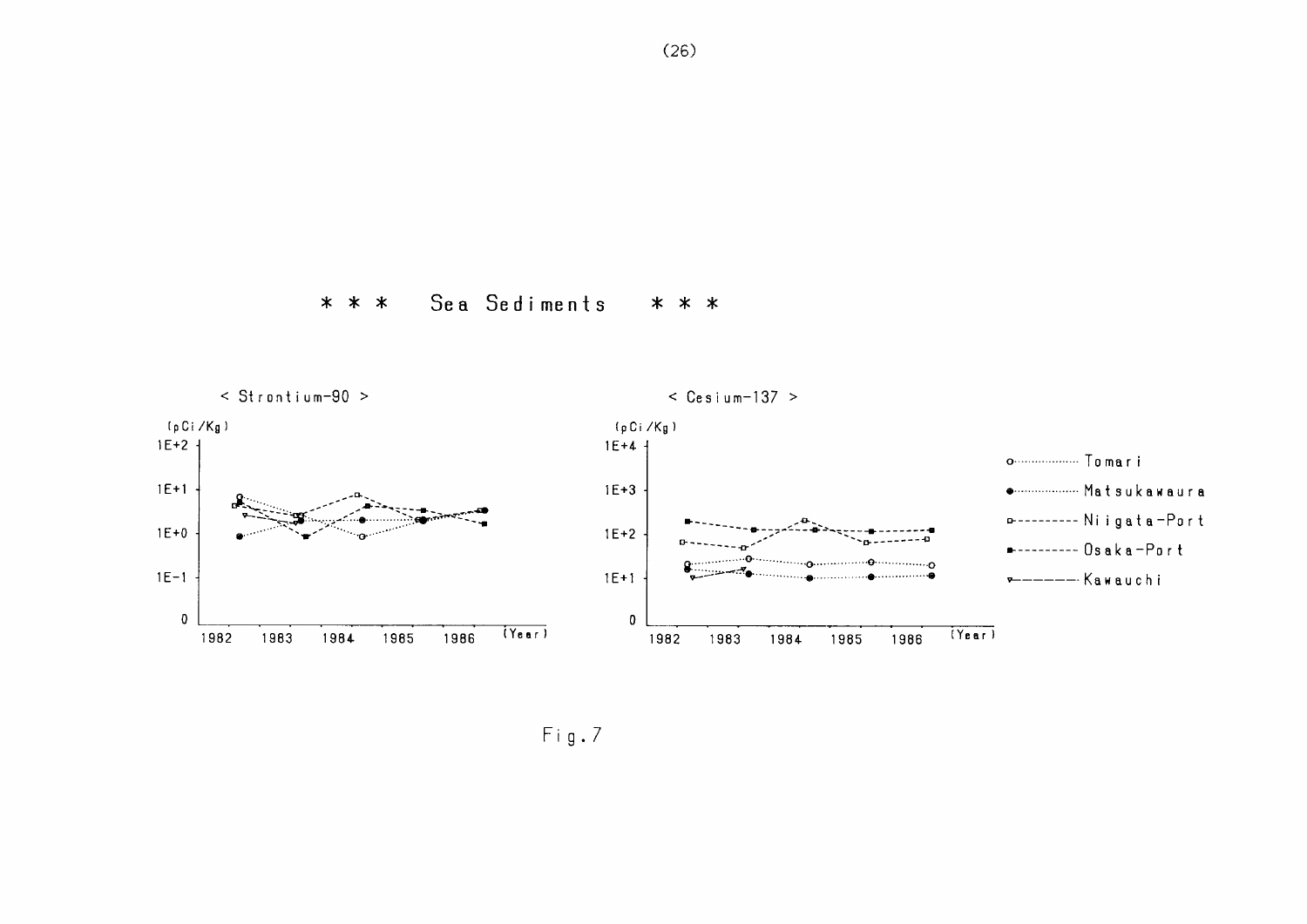

 $\hat{\varphi}$